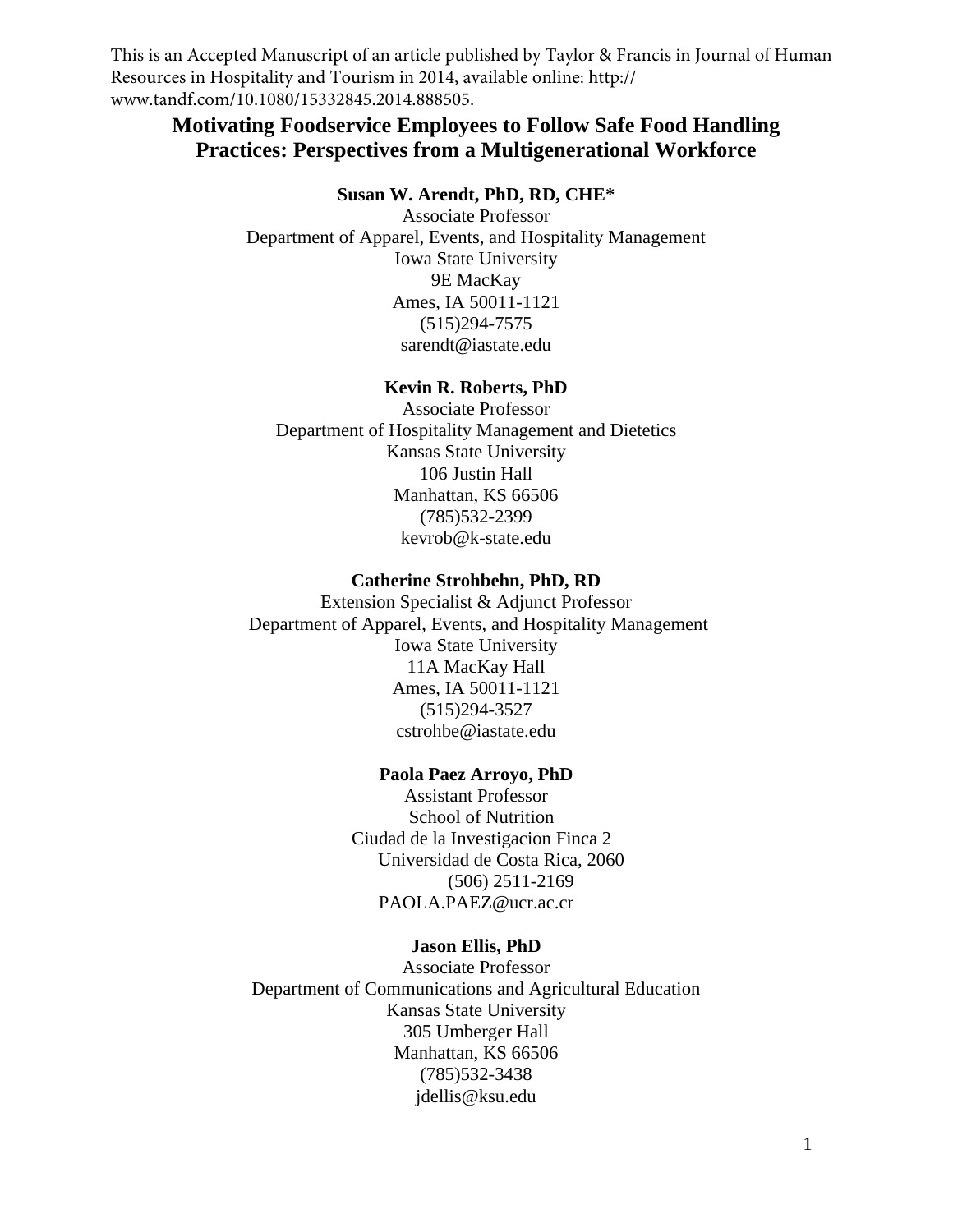# **Janell Meyer, MBA**

Project Coordinator Department of Food Science and Human Nutrition Iowa State University 2312 Food Science Building Ames, IA 50011-1061 (515)294-8623 jrcmeyer@iastate.edu

\*Denotes corresponding author

ACKNOWLEDGEMENTS: This research project was funded by the U.S. Department of Agriculture (USDA) Cooperative States Research, Education, and Extension Service project 20075111003806. The contents are solely the responsibility of the authors and do not necessarily represent the views of the USDA.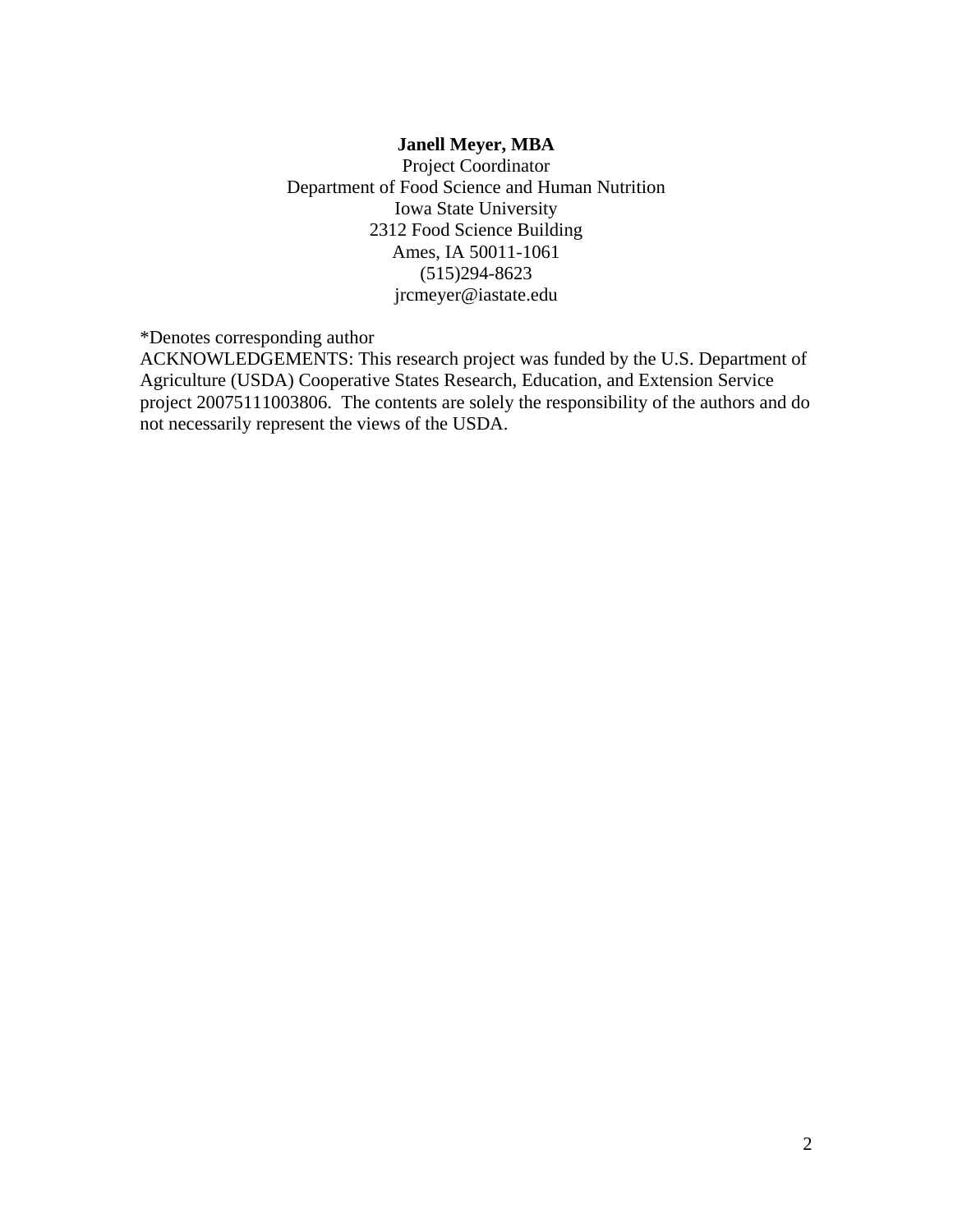# **Motivating Foodservice Employees to Follow Safe Food Handling Practices: Perspectives from a Multigenerational Workforce**

**ABSTRACT:** Hospitality managers deal with a very diverse workforce, employing workers from up to four different generations, which poses a challenge for managers as they attempt to train and motivate employees. Food safety is of particular concern in foodservice organizations. This study assessed the generational differences related to foodservice employees' perceptions of their supervisors' roles in food safety and how supervisors could improve their effectiveness. A mixed methods approach (survey and focus groups) was used. Qualitative data analysis revealed four themes: consistency, training, managers' behaviors, and employees' behaviors. Based on these, best practices are suggested for motivating a multigenerational workforce.

**KEYWORDS**: Foodservice supervisors, management, food safety, multigenerational workforce

**SHORTENED TITLE FOR THE RUNNING HEAD:** *Motivating a multigenerational workforce*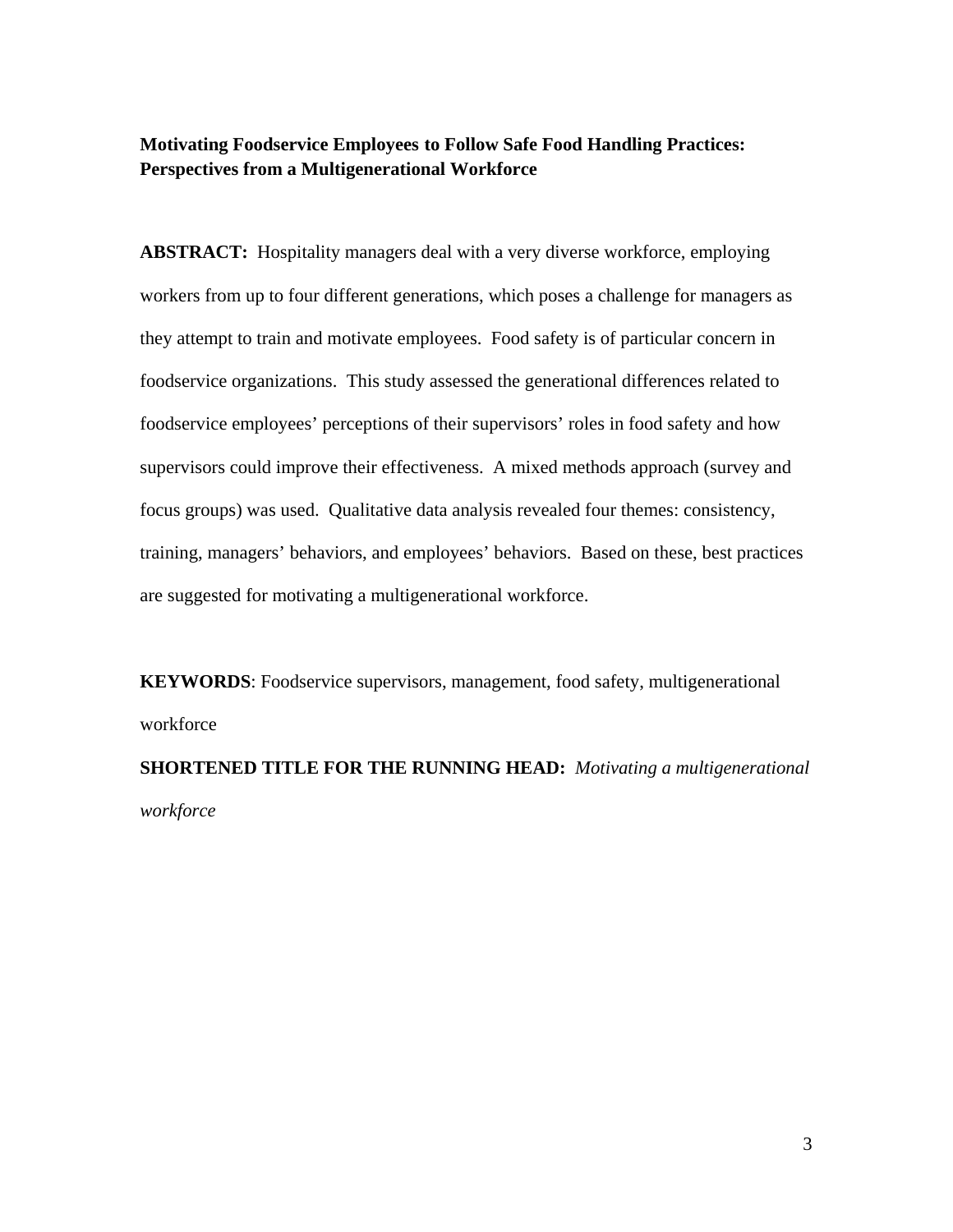# **INTRODUCTION**

 Foodservice operation managers, supervisors, and customers alike recognize the importance of serving and consuming safe food. Managers view a foodborne illness outbreak as a financial liability, whereas customers recognize the personal impact on their lives and livelihood. Food safety research has pointed to the significance of having an educated and trained workforce; but training and knowledge alone do not assure safe food handling by employees (Green & Selman, 2005; Henroid & Sneed, 2004; Pilling, Brannon, Shanklin, Howells, & Roberts, 2008; Sneed & Henroid, 2007; Sneed, Strohbehn, & Gilmore, 2007). Likewise, several barriers to following safe food handling behaviors have been identified, including employee motivation (Giampaoli, Sneed, Cluskey,  $\&$  Koenig, 2002; Pragle, Harding,  $\&$  Mack, 2007; York, et al., 2009; Youn  $\&$ Sneed, 2002).

More recent food safety research has identified the critical role of supervisors in ensuring employees are practicing safe food handling behaviors in an effort to minimize the potential for foodborne illness (Arendt  $&$  Sneed, 2008). With notable workforce challenges, including multigenerational employees, diverse ethnic groups, high turnover, low employee literacy, and limited skill of employees, foodservice managers are confronted with seemingly insurmountable obstacles when ensuring employees are providing safe food to customers.

Despite the important connection between the supervisor and expectations of employee behavior, the existing literature has yet to address what supervisors can do to help motivate employees to practice safe food handling behaviors. Therefore, the purpose of this study was to obtain foodservice employees' perspectives and experiences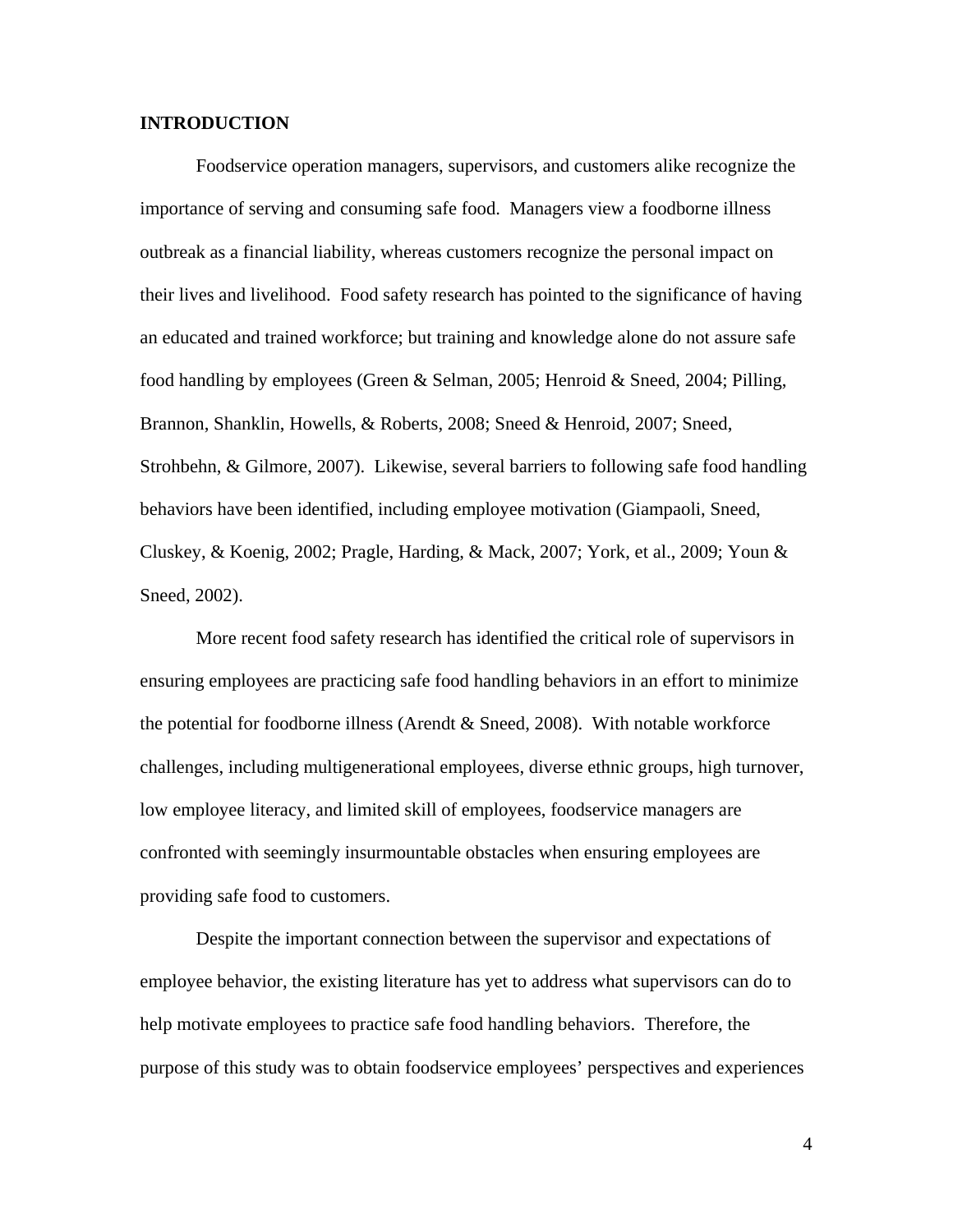on what impact their supervisors have had and what their supervisors could do to be more effective in motivating them to follow safe food handling behaviors. The specific research objectives were as follows: 1) analyze multigenerational employee perceptions about food safety practices, 2) determine interrelatedness of themes that emerge from this analysis process, and 3) develop recommendations for supervisors in foodservice operations working with multigenerational employees.

#### **REVIEW OF LITERATURE**

#### **Foodservice Sanitation and Safety**

Given the trend of "away from home" eating, the role of the foodservice employee in the prevention of foodborne illness is paramount. The Food and Drug Administration (2009) evaluated risk factors for foodborne illness through observations in various foodservice settings including hospitals, nursing homes, elementary schools, quick serve and full service restaurants. Results from the study were consistent with past study findings (FDA, 2000, 2004) in that there was a high rate of noncompliance in the following areas: Improper holding/time and temperature; poor personal hygiene; and contaminated equipment/prevention of contamination. Hand washing was one of the practices with the highest out-of-compliance rate with 76% of the full-service restaurants' employees in the study out of compliance. Similar observations for lack of compliance with Food Code hand washing recommendations of "when" and "how" were reported by Strohbehn et al. (2008; 2011). For improper holding/time temperature and personal hygiene, findings from the FDA studies indicated that institutions (hospitals and nursing homes) had higher compliance rates than restaurants (quick-service and full-service). Similarity of findings over time reflects the challenges in improving safe food handling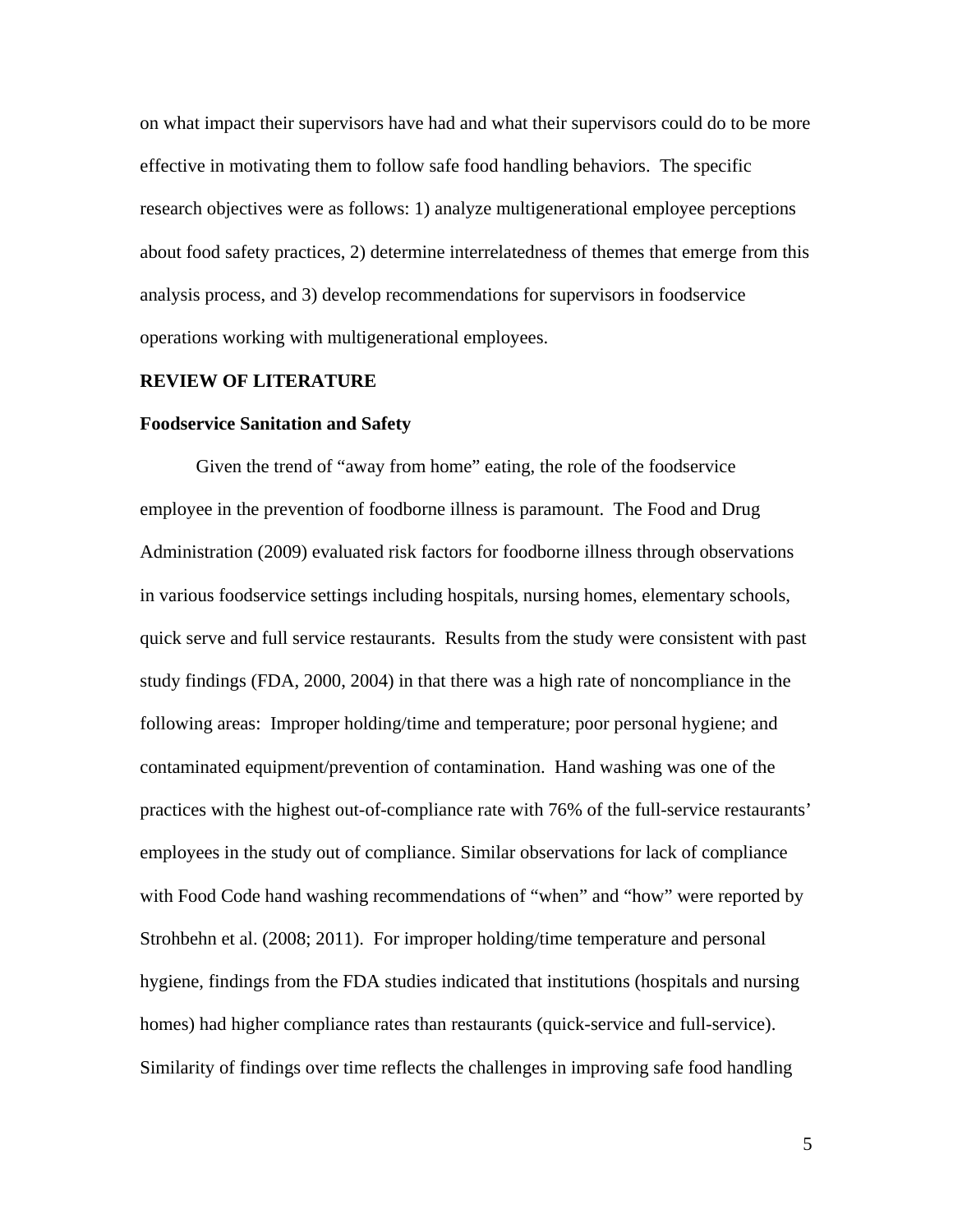practices among various sectors of retail foodservices. Lack of adherence to policies and procedures as it relates to these practices along with monitoring of employees' health status has received attention in the literature (Hedberg et. al, 2006; Hedican et. al, 2009), yet the challenge still remains on how best to motivate employees to comply with proper food safety practices.

# **Roles of Supervisors and Managers**

Supervisors and managers are involved in recruiting, communicating with, motivating and monitoring performance of employees (Noe, Hollenbeck, Gerhart, & Wright, 2007). As the workforce has become more diverse in terms of age and race, along with variability in language skills and literacy levels, managers and supervisors have encountered more complex challenges, thus their roles have become even more important (Byars & Rue, 2006). Developing trust among employees, managing conflict, exhibiting leadership, and organizing are essential management skills.

Gill (2008) reported that employees' trust in managers and supervisors in the hospitality industry has a positive influence on their job satisfaction and dedication. Conflict management skills are considered crucial because high levels of tension in the workplace over a long period are harmful and impede the achievement of business goals (Nicolaides, 2007). According to ten quick-service restaurant executives, their industry requires multi-unit managers to have leadership and organization/time management skills; attainment of these skills is often challenging for managers transitioning from management of a single unit to multiple units (Umbreit, 2001). The importance of understanding generational differences as well as the impact of them on the workplace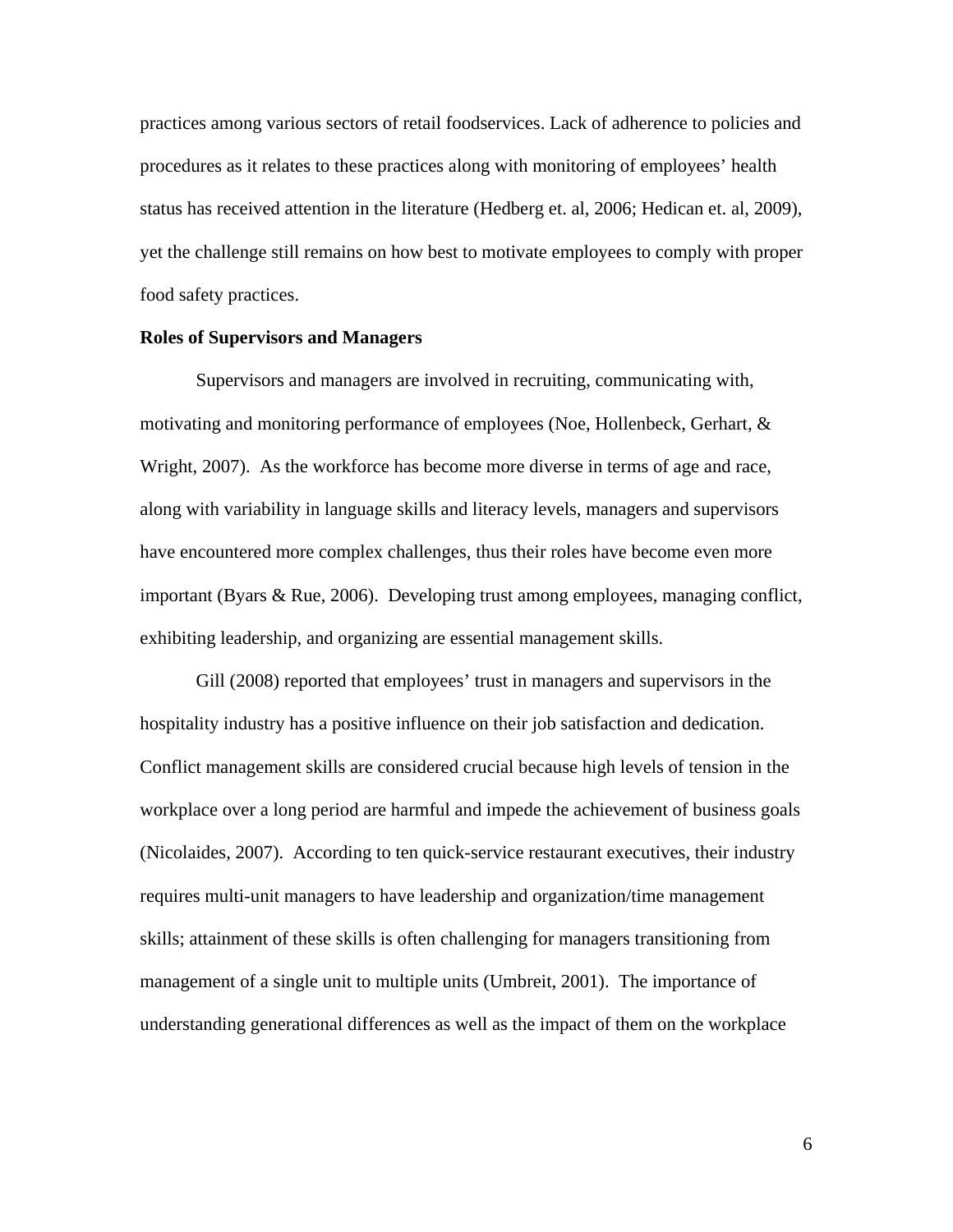has been investigated (Chen & Choi, 2008; Deal, Altman, & Rogelberg, 2010; Glass, 2007; Hershatter & Epstein, 2010).

# **Generational Issues**

 Assessing and meeting employee needs will become an increasingly important management responsibility as Baby Boomers (birth years 1940-1964) begin to retire, Generation X (birth years 1965-1982) becomes familiar with the work organization and their new leadership roles, and Generation Y (birth years 1983-2002) and New Millenniums (birth years 2003 and beyond) enter the workforce (Roberts, 2005; Rodriguez, Green, & Ree, 2003). One should note that there is variability in generational birth year with Boomer birth years starting anywhere between 1940 to 1946 and ending anywhere between 1960 to 1964 and Generation X birth years starting in the early 1960s and ending between 1975 to 1982 (Smola & Sutton, 2002).

 Twenge (2010) conducted a review of empirical research about generational differences in work values using a time-lag approach and cross-sectional design. She found Generation X and Generation Y or Me (term for post Generation X) valued extrinsic factors, such as high salary, more than Boomers but no differences in intrinsic values were seen. In addition, another notable finding was the increased sense of ego (narcissism) and entitlement among the Me Generation. Employers have recognized workers in Generations X and Y do not share the same work expectations and values as Baby Boomers, which impacts recruiting, training, and retention efforts (Roberts, 2005). Research by both Loomis (2000) and Tulgan (1996) found Baby Boomers were a group that "lived to work" and preferred a work environment conducive to obtaining results, while those in Generation X "worked to live" and preferred a work environment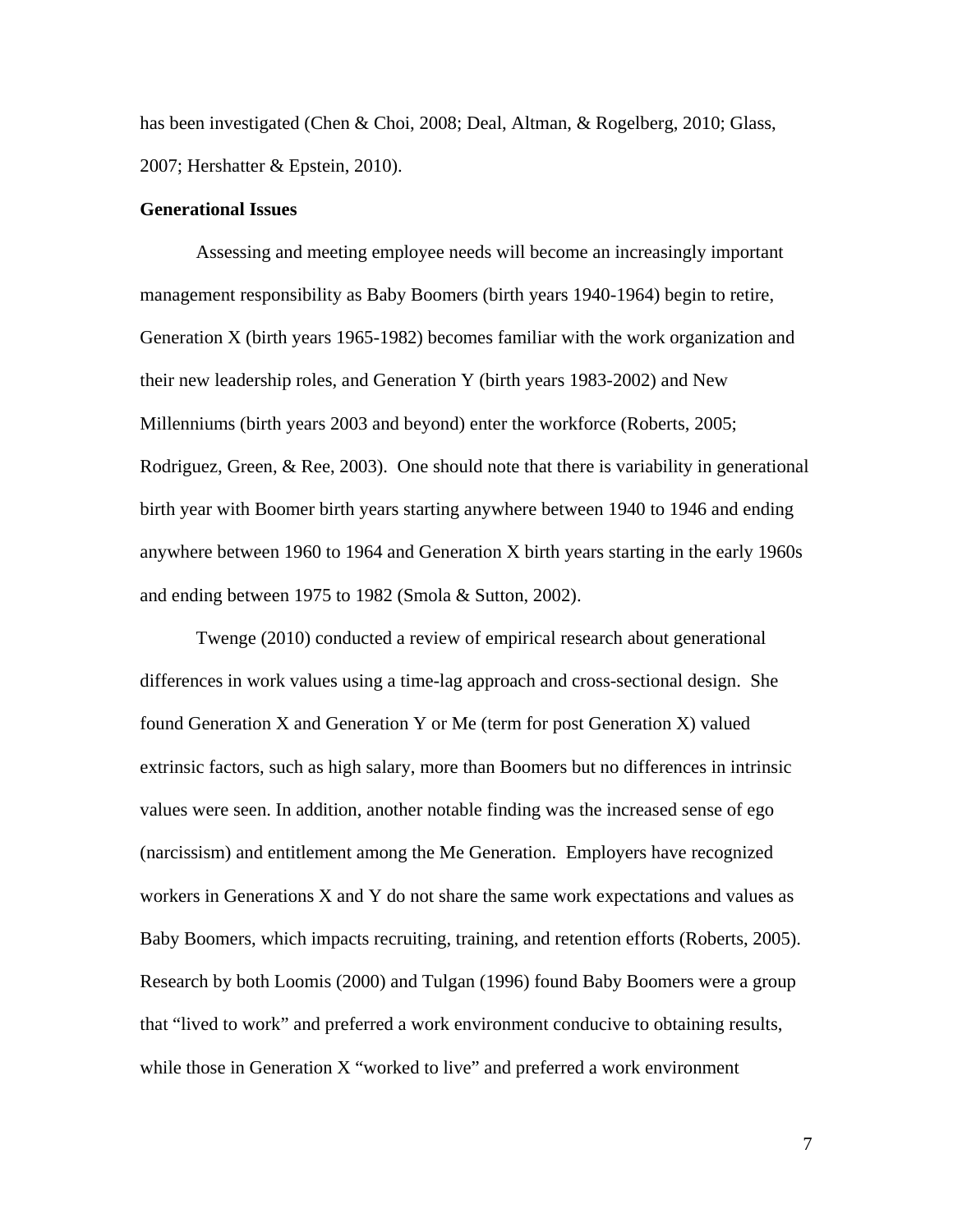conducive to personal relationship development. Generation Y did not plan to stay more than three years in a particular work setting.

# *Generational Issues and Food Safety*

 Generational issues and foodservice employee food safety issues have been studied to a limited extent. One study by Ellis et al. (2010) found that while all generational groups in a national sample of 311 hourly foodservice employees were intrinsically motivated to follow safe food handling practices, differences between generational groups were reported for extrinsic motivations. For example, the youngest group of employees (ages 18-20 years old) had higher mean scores (agreement scale used with 1-5 point scale) for reward and punishment as compared to one of the older employee groups (ages 50-59 years old); meaning this younger group of employees reported they were more motivated to follow safe food handling practices in the workplace if rewards and punishment were used. Other research has been done in the consumer population, not with foodservice employees. Researchers have assessed selfreported knowledge and attitudes of young adults and found that young adults do not have the knowledge nor practice safe food handling (Byrd-Bredbenner, Mauer, Wheatley, Schaffner, Bruhn, & Blalock, 2007). Data were compared between genders but not among different age groups in the Byrd-Bredbenner et. al (2007) study. In another consumer study, food safety perceptions and practices of older adults, defined as 60 years old or older, were compared to those of younger adults, defined as less than 60 years old (Anderson, Verrill, & Sahyoun, 2011). Overall, findings revealed that a greater percentage of older adults in the study reported practicing food safety procedures than younger adults.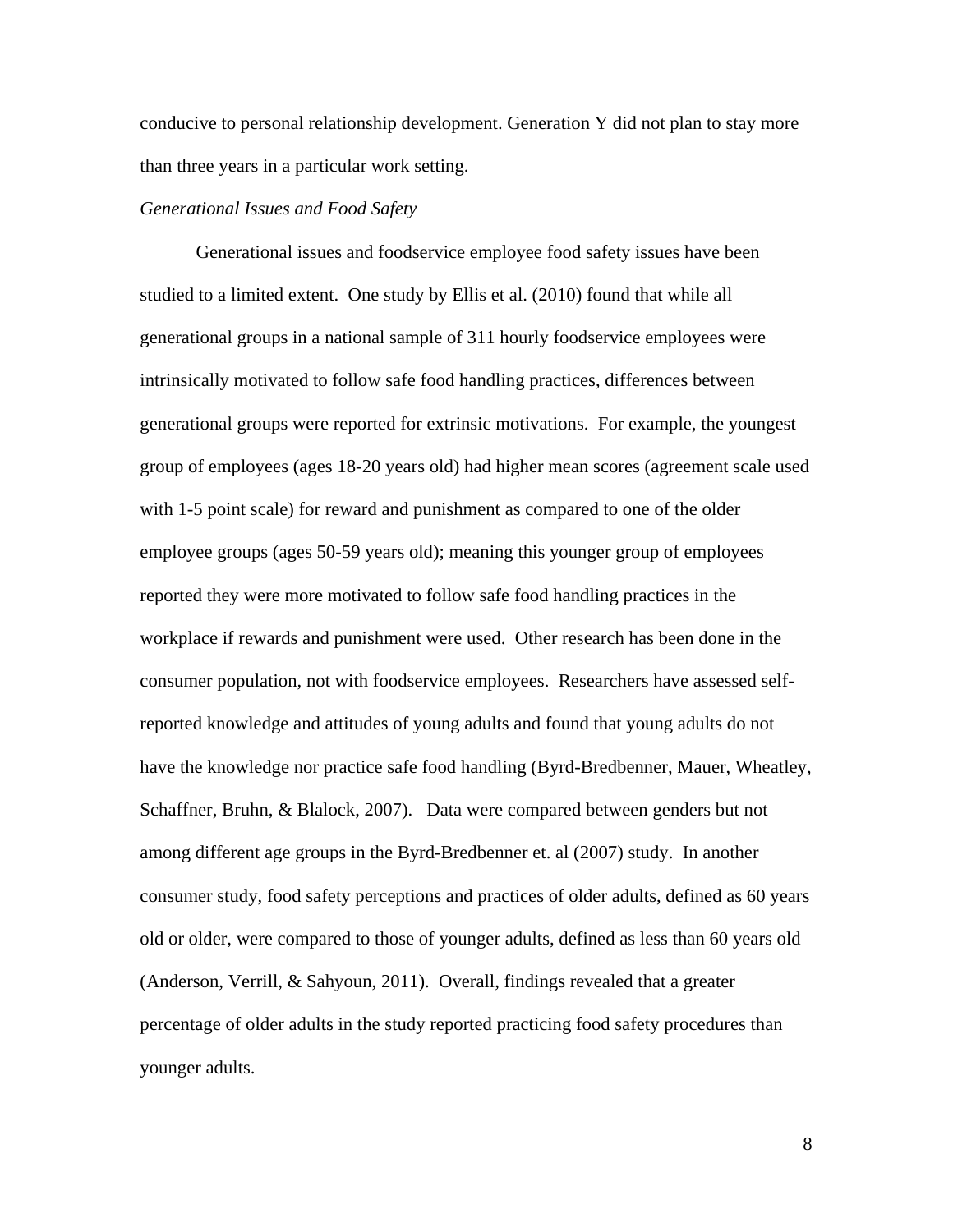#### *Generational Issues and Training*

Specific to food safety training for different generational groups of foodservice employee, limited known research is published in this area. The majority of the food safety training related research attempts to assess impact of training on knowledge, attitudes, perceptions and behaviors (Dworkin, Panchal, & Liu, 2012; Egan, Raats, Grubb, Eves, Lumbers, Dean, & Adams, 2007; Roberts, Barrett, Howells, Shanklin, Pilling, & Brannon, 2008). One related study assesses method of delivery for food safety training. Interestingly, participants in the study were given the opportunity to self-select either face-to-face food safety training or computer training. Albeit the group over age 50 was small (n=11), all selected face-to-face training rather than computer training. Cekada (2012) noted that each generation of employee has different preferred learning styles, approaches and methods. It is important to recognize these differences and use a "training by generation" approach adapting training for each generation, thereby resulting in enhanced training outcomes (Cekada, 2012).

#### **Demographics of Foodservice Employees**

 Foodservice operations themselves are as vast and expansive as the employee populations who work in them. From quick-service restaurants to school lunch programs, demographics of employees in each segment have their own unique characteristics. In 2012, adults over the age of 65 represented 16% of the entire labor force (U.S. Census Bureau, 2012). Given current economic conditions, it is likely this percentage will continue with similar situations of increasing numbers of older workers in foodservice sectors. Industry data reported by the National Restaurant Association (NRA, 2006, 2008a, 2008b) found more than half (54%) of the nonsupervisory/managers workforce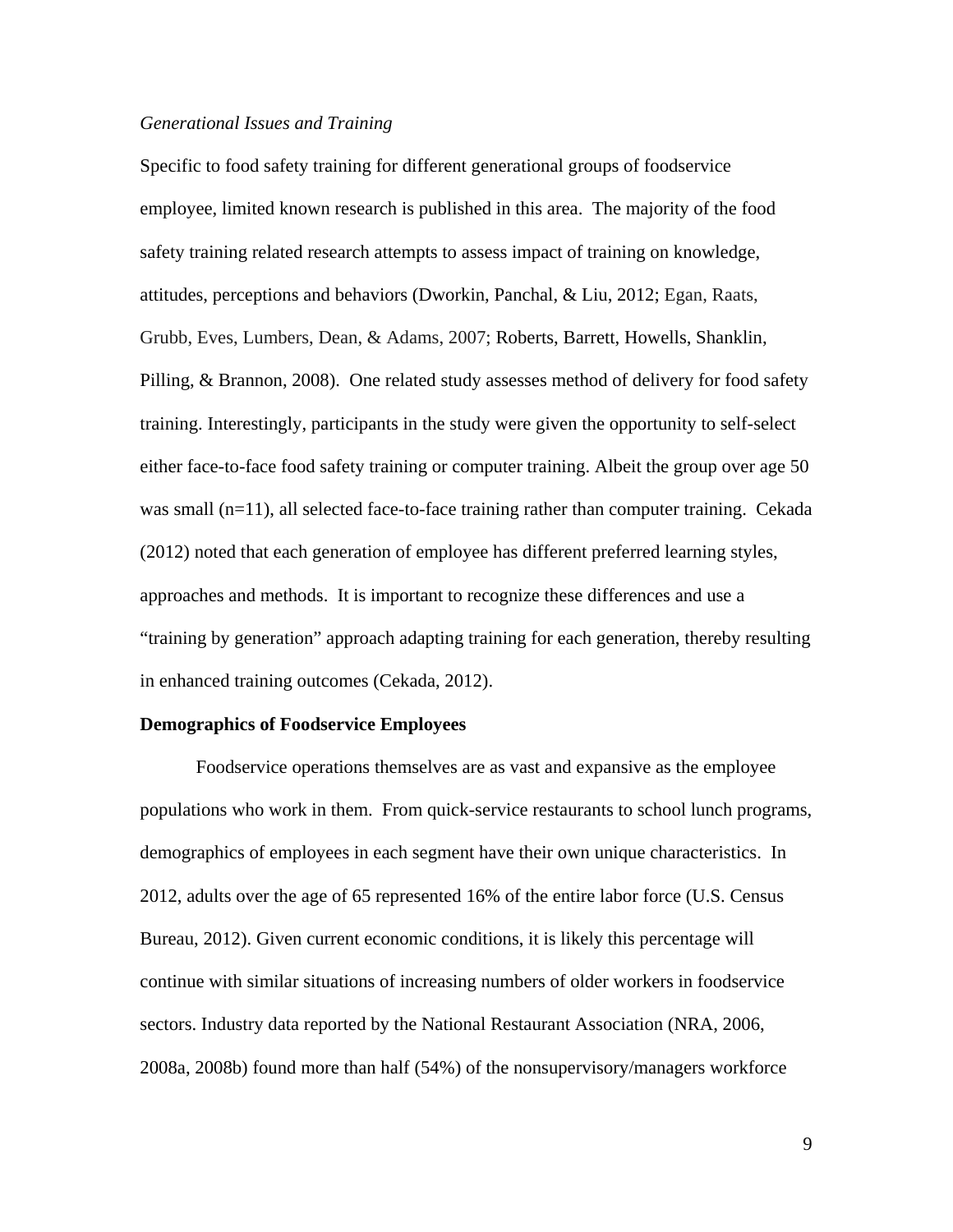was less than 30 years of age (New Millenniums, Generation X and Y), with close to half (42%) under the age of 25 (New Millennium and Generation Y). The most recent NRA Industry Report (2012) found a smaller percentage of 16 to 24year-olds made up the foodservice workforce in 2010 (38%) as compared to 2000 (42%). Conversely, the percentage of those 55 and older increased during the same time period, from 8% to 10% respectively.

 Employees in other sectors of the foodservice industry also have unique demographic characteristics. Wilson (2007) found that the majority (74.2%) of hourly employees working in school meal programs in the Midwest were women between the ages of 41 and 60 years. College and university foodservices employ a wide age range of workers, as college age students (Generation Y or Me) work alongside Generation X and Baby Boomers (NACUFS, 2008). Thus, organizations must offer training in a way that will be received by learners of different ages with different values, work habits, and learning styles.

## **RESEARCH METHODS**

# *Research Participants*

The research participants for this study were foodservice employees without supervisory responsibilities. A mixed methods approach was used in this research. Focus groups (a more qualitative approach) were coupled with closed-ended questionnaires (a more quantitative approach) for data collection. Four focus groups were planned with four different age groups of foodservice employees: 18-25, 26-40, 41-60, and over 60 years of age. The purpose for dividing the focus groups by age category was to avoid generational conflicts. Kitzinger (1995) noted, in a study exploring employees'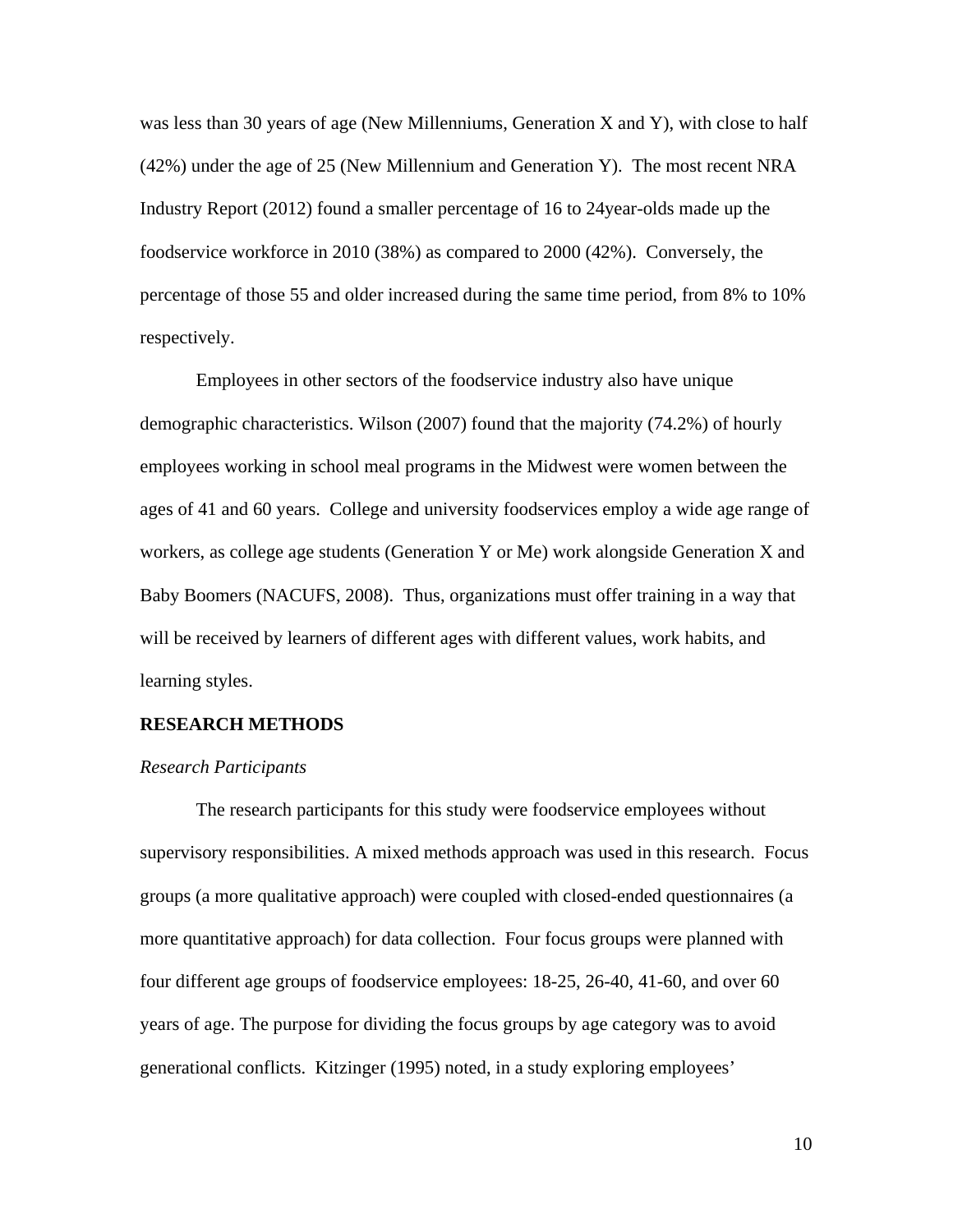experiences with supervisors, the importance of interaction among focus group participants and explained the usefulness of this method in exploring participants' experiences.

# *Focus Group Procedures*

The focus group participants and locations were geographically dispersed in one Midwest state. Purposeful sampling was used with selection criteria as follows: 1) one employee maximum per foodservice operation, 2) employee without supervisory or management responsibilities and 3) employee within the designated age range. Focus group meeting places were tailored to the age group. For instance, the over-60-year-old focus group was conducted in a public library conference room on city bus route whereas the youngest age group took place on a college campus in a lounge area. The goal was to have between six and 12 participants for each focus group, as recommended by Morgan (1998).

 Approval was obtained from the sponsoring Universities' Institutional Review Boards prior to data collection. An established recruitment procedure was followed. Once four towns/cities were located throughout the state, foodservice operations (commercial and noncommercial) within a 20-mile radius were identified using Mapquest; a 20-mile radius was used to include smaller communities and thus, capture more operations. The number of contacts made for each focus group varied depending on size of town and number of foodservice operations in the defined area.

#### *Focus Group Recruitment*

The recruitment process followed four steps. First, the manager or owner of the operation was contacted by phone and the purpose of the study was explained, with a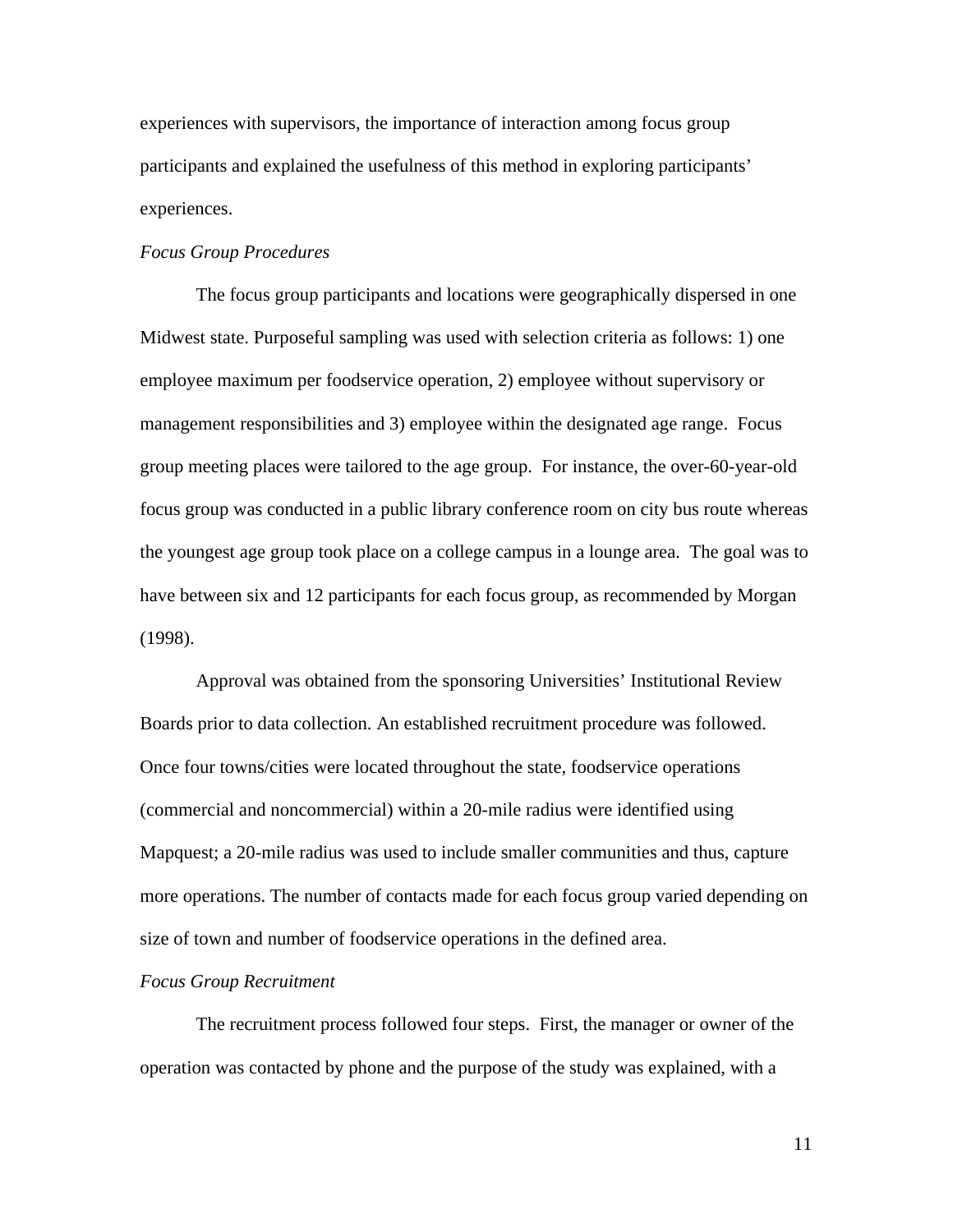commitment to post recruitment flyers. Second, recruitment flyers were either mailed or hand delivered to the operations that had committed in the first step. Then, employees interested in participating in the focus groups contacted the project call center to sign up for the focus groups. Fourth, e-mail and phone call correspondence reminders were sent directly to employees. It should be noted that there were violations by two participants in Focus Group 1 where it was discovered that they worked at the same operation; therefore, data from this focus group was not usable. A second focus group (Focus Group 1b) was completed with this age group and recruitment was done in hospitality management classes where many students were also foodservice employees. A monetary gift of appreciation and educational tools were given to focus group participants.

#### *Research Instruments*

A paper questionnaire and focus group guide were used. Prior to beginning the focus group discussion, all focus group participants were asked to complete a questionnaire to determine their individual preferences for training and demographic information (for example: highest education level obtained and number of years of work experience). An experienced moderator facilitated the focus groups and an experienced assistant moderator observed the sessions and took notes using a form adapted from Krueger and Casey (2000). To maintain anonymity, participants used pseudonyms. Focus group questions were developed from a review of literature and previous research done by this food safety research group. Participants discussed five questions during the focus groups:

- Tell me what roles you play related to food safety.
- Could you talk a little about how you feel you do in these roles?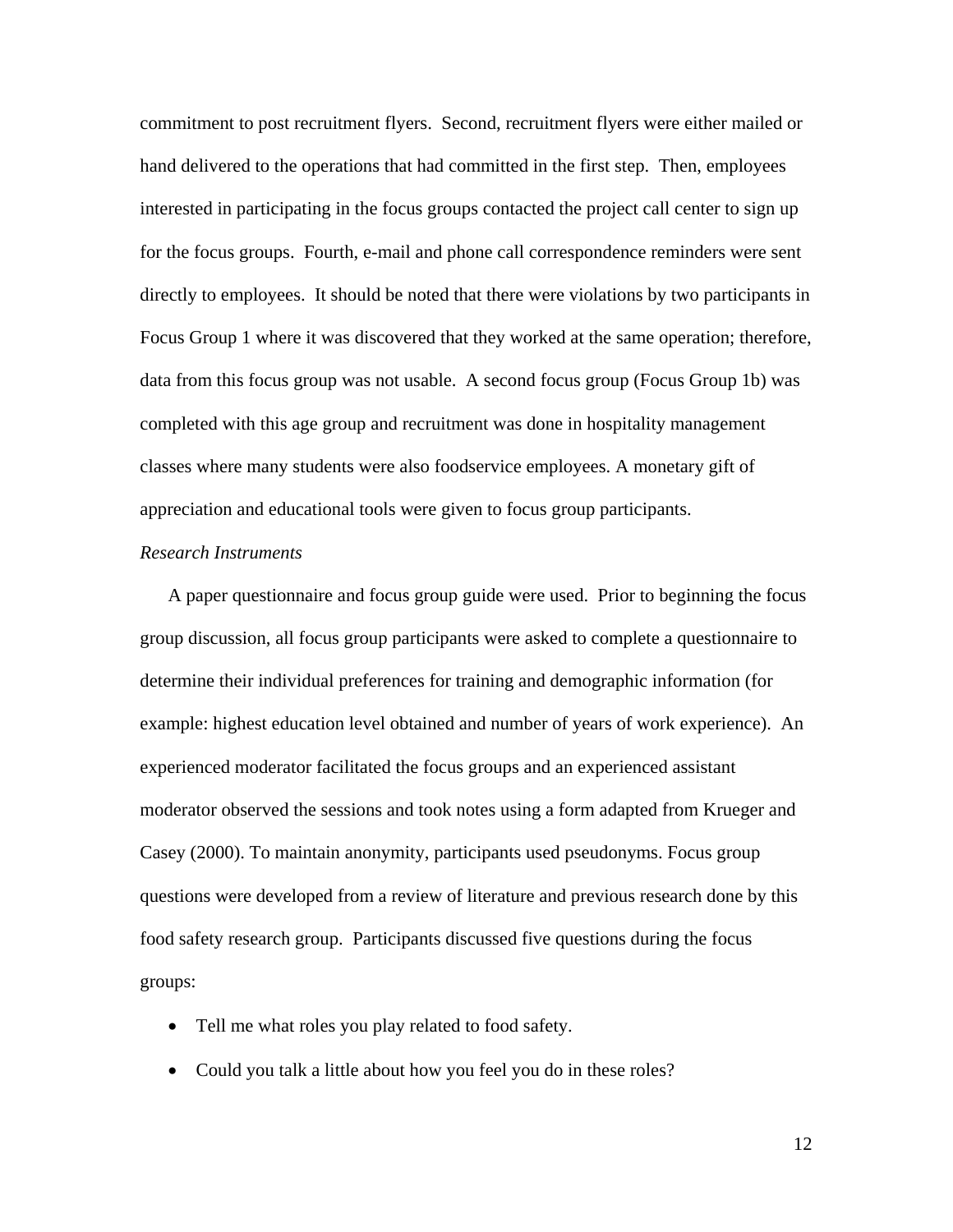- Tell me what roles your supervisor (manager) plays related to food safety.
- How does your supervisor (or manager) impact what you do in relation to food safety?
- What might help your supervisor (or manager) be more effective?

# *Data Analysis*

Following each focus group, the moderator and assistant moderator had a debriefing session to compare notes and perceptions. All focus groups were audio taped and transcribed. Five researchers independently reviewed all transcripts and determined themes that occurred within responses to the questions. Following individual review, researchers discussed and came to consensus on the final theme categories.

 In addition to manual coding of themes, qualitative data analysis software was used. ATLAS.ti 6 was used to locate, theme, and annotate findings in the transcripts; to evaluate importance of themes; and provide visualization of relationships among them. A word frequency report was created for content analysis of the words used more often by the participants. Lewins and Silver (2007) noted that all Computer Assisted Qualitative Data Analysis (CAQDA) packages, of which ATLAS.ti 6 is one, offer coding and data retrieval functions. However, CAQDA does not remove the researchers from the data analysis process, but rather enhances data analysis and assists with visual display of the analysis (Arendt, Paez, & Strohbehn, 2013). Statistical Program for the Social Sciences (SPSS) version 17.0 was used for quantitative data analysis, specifically calculations of demographic frequencies and training preferences. Age group category data were analyzed and reported on basis of age group reported on questionnaire. Focus group data were analyzed based on focus group age categories established as were reclassified for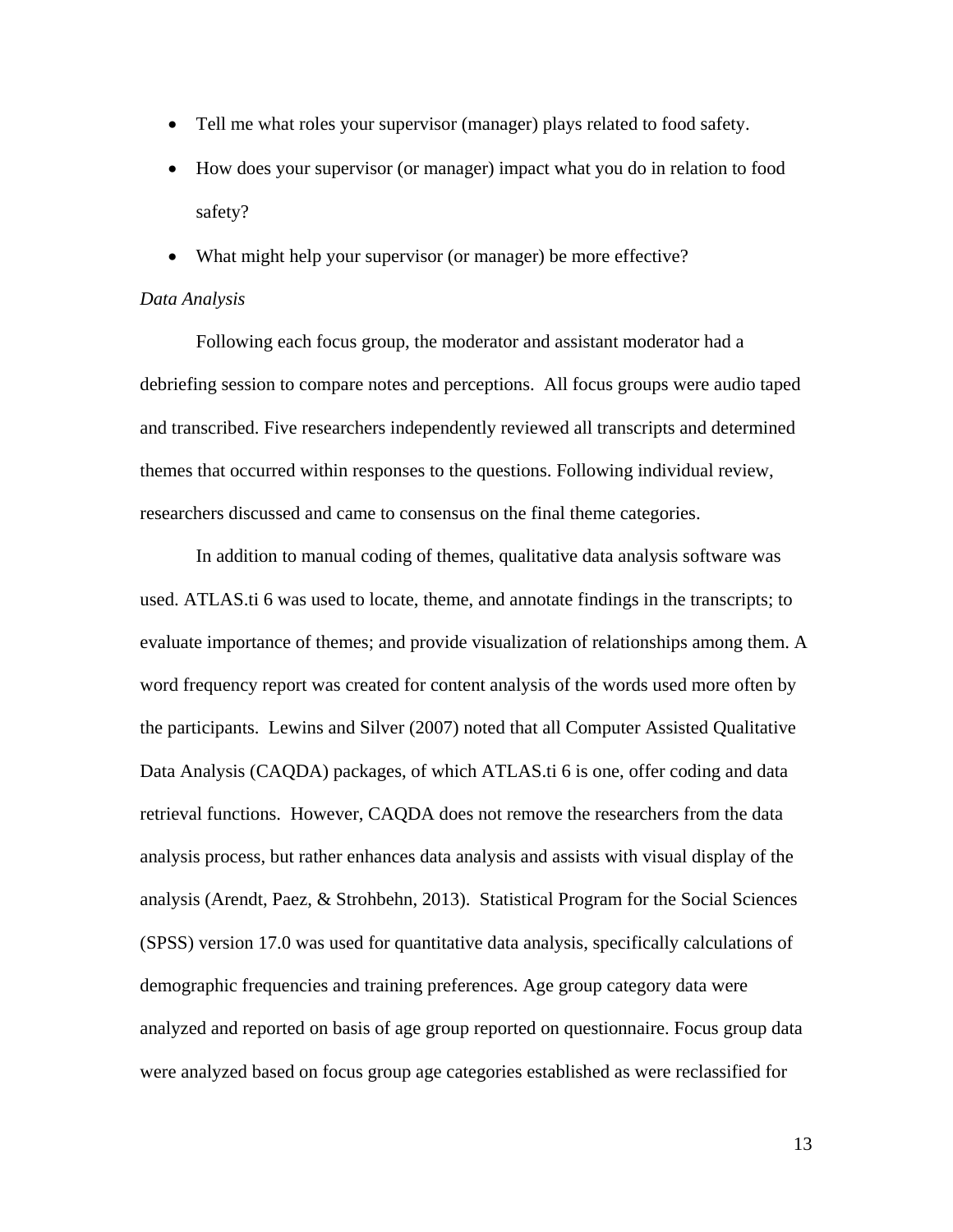purposes of data analysis and reporting of results: 18-25, 26-40, 41-60, and over 60 years of age.

# **FINDINGS**

Data from four focus groups were analyzed (Focus Group 1a findings not used due to violation of selection criteria by two participants). Show rate of participants was high for all the focus groups with a total of 37 participants. Because focus group 1a data were not analyzed, input from a total of 32 individuals, among four focus groups, was analyzed. As observed in Table 1, Focus Group 3 and 4 had more individuals than those who committed.

| <b>Focus</b> | <b>Age Range</b> | <b>Operations</b> <sup>a</sup> | <b>Operations</b>   | <b>Individuals</b> | <b>Show Rate of</b> |  |
|--------------|------------------|--------------------------------|---------------------|--------------------|---------------------|--|
| Group        |                  | <b>Contacted</b>               | <b>Flyer Posted</b> | <b>Committed</b>   | <b>Participants</b> |  |
| Group 1a     | $18-25$ years    | 84                             | 58                  |                    | 100%                |  |
| Group 1b     | $18-25$ years    | 2 <sub>b</sub>                 |                     |                    | 100%                |  |
| Group 2      | $26-40$ years    | 48                             | 35                  |                    | 100%                |  |
| Group 3      | $41-59$ years    | 66                             | 36                  | 10                 | 110%                |  |
| Group 4      | $> 60$ years     | 157                            | 35                  |                    | 140% <sup>c</sup>   |  |

**TABLE 1. Employee Focus Group Recruitment** 

<sup>a</sup> The number of operations contacted varies based on the size of town or city. Larger cities had more foodservice operations while smaller towns had fewer.

<sup>b</sup> Because it was found that participants in focus group 1a violated selection procedures, another focus group (1b) was completed. For this focus group (1b), recruitment was done in three classes at one university. Participants came from eight different operations.

 $\epsilon$  For this focus group, one individual showed up without committing to come first.

# *Demographics*

The demographic information reported by the focus group participants in the short

questionnaire completed prior to discussion is presented in Table 2. More than two-thirds

of the 32 participants were female  $(n=23, 72%)$ . The age groups with the highest

participation rate were the 18-29 years old (n=9, 28%), 30-49 years old (n=10, 31%), and

50-59 years old (n=8, 25%). Most participants reported having at least some college

education ( $n = 24$ ) and most of them worked for restaurants or school foodservice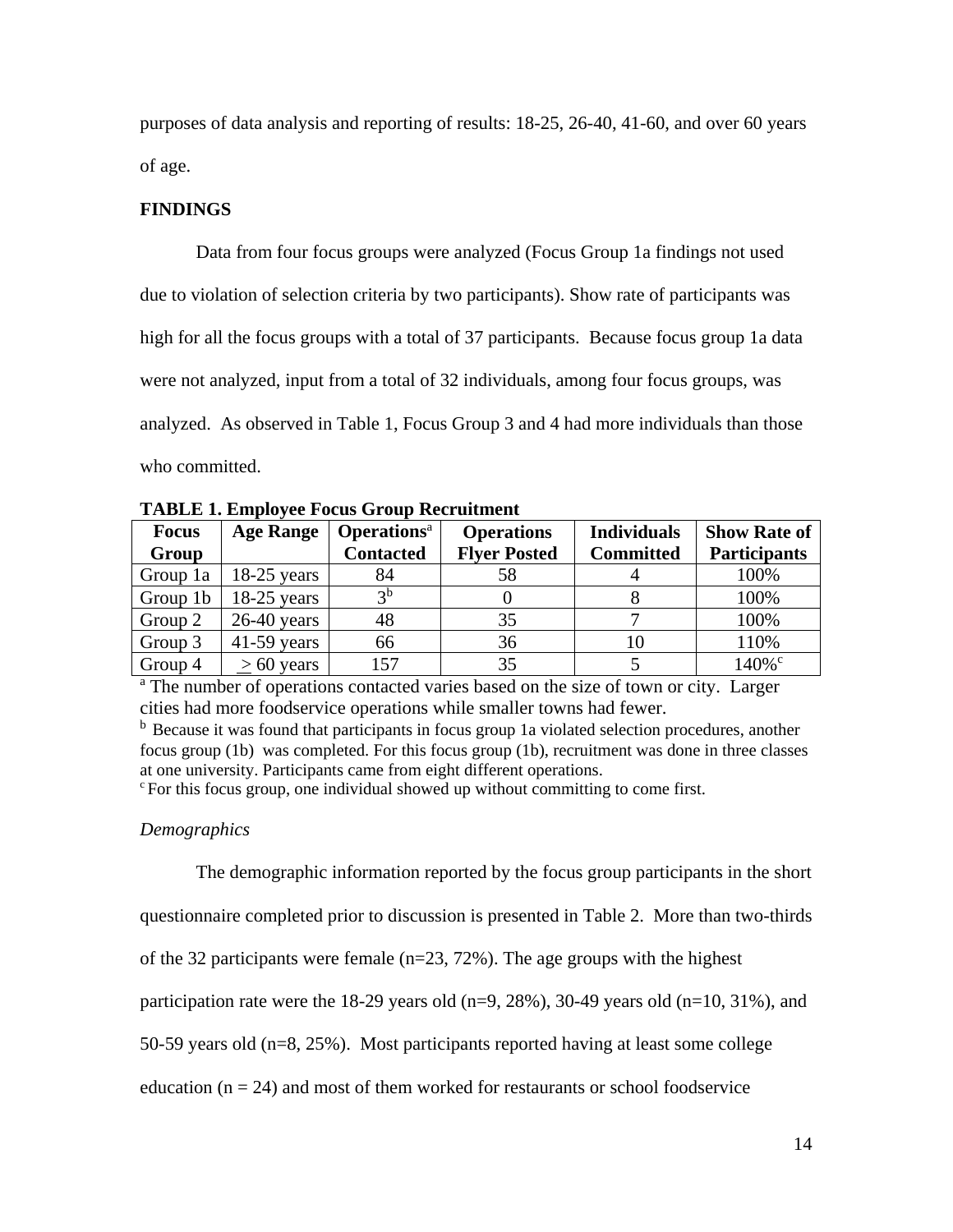operations. Slightly less than half of the participants (n=14, 44%) reported having completed a "Food Handlers Course" and 20% (n=6) reported having a "Current Food Safety Certificate".

| Category                                     | Frequency (n)  | Percent $(\% )$ |  |  |  |  |
|----------------------------------------------|----------------|-----------------|--|--|--|--|
| Gender                                       |                |                 |  |  |  |  |
| Female                                       | 23             | 71.9            |  |  |  |  |
| Male                                         | 9              | 28.1            |  |  |  |  |
| Age                                          |                |                 |  |  |  |  |
| $18-29$ years                                | 9              | 28.1            |  |  |  |  |
| 30-49 years                                  | 10             | 31.3            |  |  |  |  |
| $50-59$ years                                | 8              | 25.0            |  |  |  |  |
| $\geq 60$ years                              | $\overline{5}$ | 15.6            |  |  |  |  |
| <b>Educational Level</b>                     |                |                 |  |  |  |  |
| High School Diploma                          | 8              | 25.0            |  |  |  |  |
| Some College                                 | 15             | 46.9            |  |  |  |  |
| <b>Bachelor's Degree</b>                     | 8              | 25.0            |  |  |  |  |
| <b>Graduate Degree</b>                       | 1              | 3.1             |  |  |  |  |
| Workplace                                    |                |                 |  |  |  |  |
| Restaurant                                   | 13             | 41.6            |  |  |  |  |
| School                                       | 10             | 31.3            |  |  |  |  |
| College                                      | 5              | 15.6            |  |  |  |  |
| Other                                        | $\overline{4}$ | 12.5            |  |  |  |  |
| <b>Current Work Status</b>                   |                |                 |  |  |  |  |
| <b>Full Time</b>                             | 6              | 18.8            |  |  |  |  |
| Part Time                                    | 26             | 81.2            |  |  |  |  |
| Time Worked in Foodservice Operations        |                |                 |  |  |  |  |
| Less than 1 year                             | $\overline{2}$ | 6.3             |  |  |  |  |
| $1-3$ years                                  | 11             | 34.4            |  |  |  |  |
| 4-7 years                                    | 6              | 18.8            |  |  |  |  |
| 8-12 years                                   | $\overline{4}$ | 12.5            |  |  |  |  |
| $13-20$ years                                | 6              | 18.8            |  |  |  |  |
| Over 20 years                                | 3              | 9.4             |  |  |  |  |
| Time Worked in Current Operation             |                |                 |  |  |  |  |
| Less than 1 year                             | 9              | 28.1            |  |  |  |  |
| 1-3 years                                    | 14             | 43.8            |  |  |  |  |
| 4-7 years                                    | 3              | 9.4             |  |  |  |  |
| 8-12 years                                   | $\overline{4}$ | 12.5            |  |  |  |  |
| $13-20$ years                                | $\overline{2}$ | 6.3             |  |  |  |  |
| Food Handlers Course <sup>a</sup>            | 14             | 43.8            |  |  |  |  |
| Current Food Safety Certificate <sup>a</sup> | 6              | 18.8            |  |  |  |  |

**TABLE 2. Demographics of Focus Group Participants (n=32)**

*a* Yes responses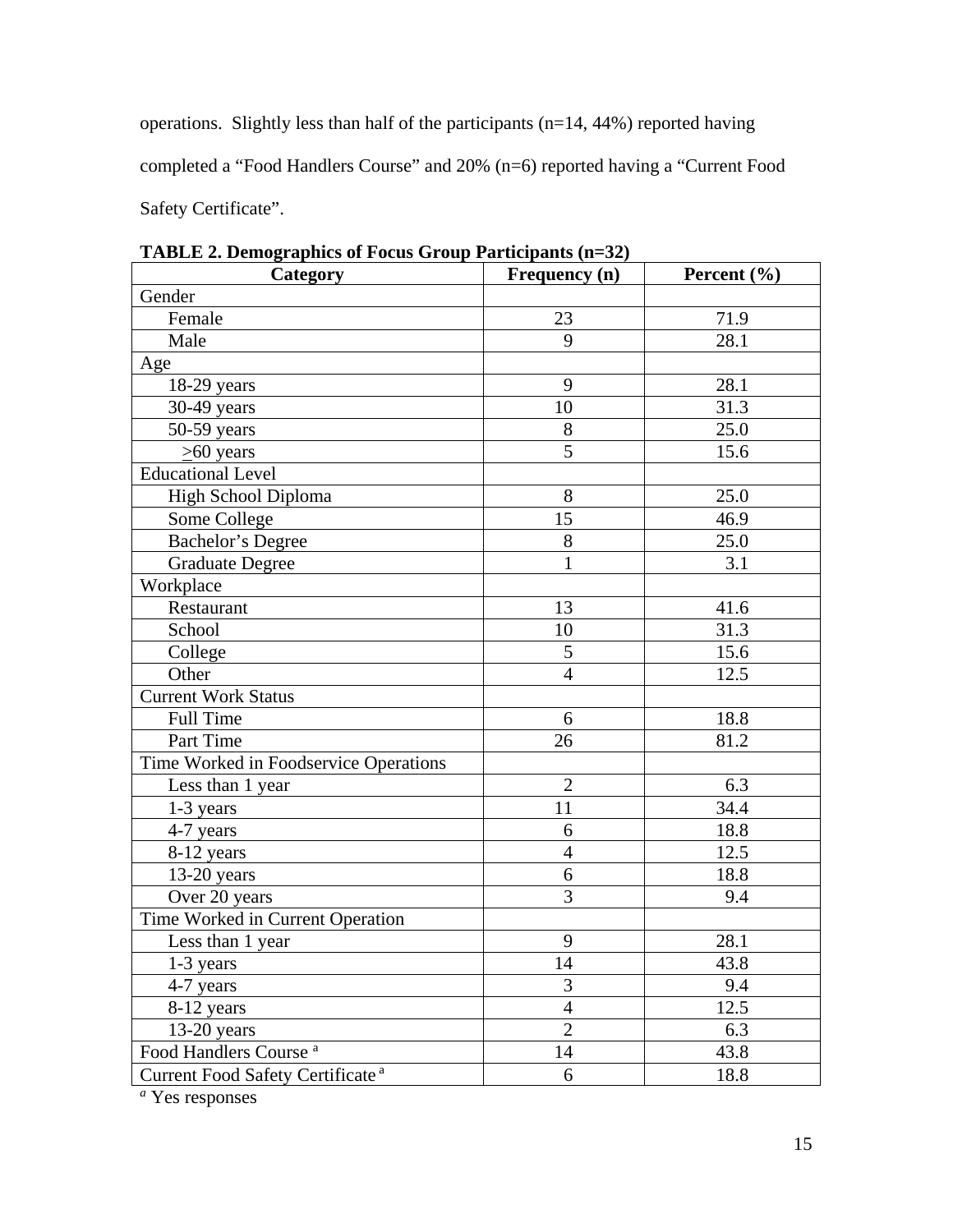# *Training Preferences*

Preferences regarding frequency and type of training are presented in Table 3. Thirty-eight percent of the participants  $(n=12)$  preferred to be trained less than five times a year, followed by 5-11 times a year (n=9, 28%). Equal number of participants liked being trained either by self-direction or by guidance  $(n=16, 50\%)$ . Most of the participants preferred to be trained on-site at their foodservice (n=28, 88%). More than half of the participants ( $n=18$ , 56%) preferred to be trained by a manager or supervisor rather than by a coworker or outsider.

The training methods participants reported on the questionnaire as most preferred were: workplace in-service (n=25, 78%), computer as a learning tool (n=19, 59%), workshops  $(n=18, 56\%)$ , and informal employee meetings  $(n=14, 44\%)$ . The least preferred training methods were: formal employee meeting  $(n=7, 22\%)$ , trade show  $(n=5,$ 16%), and webinars (n=4, 12%). More than one third of the 19 participants who preferred computer as a learning tool belonged to the  $30-49$  years age group (n=10). Two-thirds of the 18 participants who reported workshops as the preferred training method were in the age categories 18-29 and 50-59 years old (n=12). Of those participants who reported informal employee meetings as a preferred training method  $(n=14)$ , half  $(n=7)$  belonged to the 30-49 years old age group.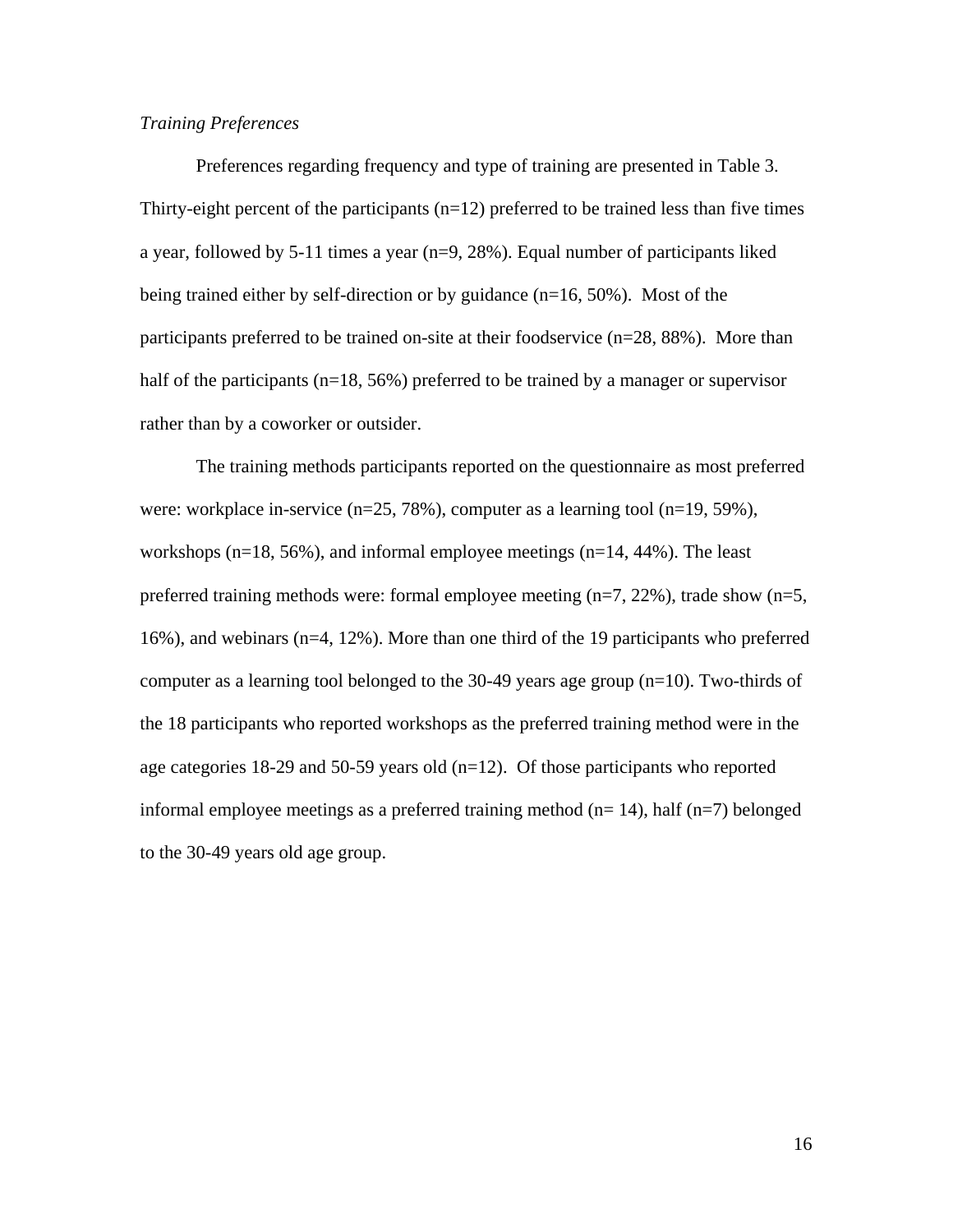| Age groups                   | 18-29         | $30-49$  | 50-59   | 60 years | All ages  |  |  |
|------------------------------|---------------|----------|---------|----------|-----------|--|--|
|                              | years         | years    | years   | or older |           |  |  |
|                              | $(n=9)$       | $(n=10)$ | $(n=8)$ | $(n=5)$  |           |  |  |
| Category                     | Frequency (%) |          |         |          |           |  |  |
| Frequency                    |               |          |         |          |           |  |  |
| Once a week or more          | 1(03.1)       | 2(06.3)  | 0(00.0) | 0(00.0)  | 3(09.4)   |  |  |
| Once a month                 | 2(06.3)       | 2(06.3)  | 3(09.4) | 0(00.0)  | 7(21.9)   |  |  |
| 5-11 times a year            | 3(09.4)       | 4(12.5)  | 2(06.3) | 0(00.0)  | 9(28.1)   |  |  |
| Less than 5 times a year     | 3(09.4)       | 2(06.3)  | 3(09.4) | 4(12.5)  | 12(37.5)  |  |  |
| Not at all                   | 0(00.0)       | 0(00.0)  | 0(00.0) | 1(03.1)  | 1(03.1)   |  |  |
| Type                         |               |          |         |          |           |  |  |
| Self-directed                | 5(15.6)       | 6(18.8)  | 2(06.3) | 3(09.4)  | 16(50.0)  |  |  |
| Guided                       | 4(12.5)       | 4(12.5)  | 6(18.8) | 2(06.3)  | 16(50.0)  |  |  |
| Location                     |               |          |         |          |           |  |  |
| On-site                      | 8(25.0)       | 9(28.1)  | 6(18.8) | 5(15.6)  | 28 (87.5) |  |  |
| Off-site                     | 1(03.1)       | 1(03.1)  | 2(06.3) | 0(00.0)  | 4(12.5)   |  |  |
| Trainer <sup>a</sup>         |               |          |         |          |           |  |  |
| Coworker                     | 5(15.6)       | 2(06.3)  | 1(03.1) | 0(00.0)  | 8(25.0)   |  |  |
| Outsider                     | 2(06.3)       | 2(06.3)  | 5(15.6) | 1(03.1)  | 10(31.3)  |  |  |
| Supervisor or Manager        | 3(09.4)       | 7(21.9)  | 2(06.3) | 4(12.5)  | 16(50.0)  |  |  |
| Method <sup>ab</sup>         |               |          |         |          |           |  |  |
| Work place in-service        | 8(25.0)       | 8(25.0)  | 5(15.6) | 4(12.5)  | 25(78.1)  |  |  |
| Computer                     | 3(09.4)       | 10(31.3) | 4(12.5) | 2(06.3)  | 19 (59.4) |  |  |
| Workshops                    | 6(18.8)       | 5(15.6)  | 6(18.8) | 1(03.1)  | 18 (56.3) |  |  |
| <b>Informal Meeting</b>      | 3(09.4)       | 7(21.9)  | 3(09.4) | 1(03.1)  | 14 (43.8) |  |  |
| <b>Computer Base</b>         | 3(09.4)       | 4(12.5)  | 3(09.4) | 2(06.3)  | 12(37.5)  |  |  |
| <b>Classroom Instruction</b> | 4(12.5)       | 1(03.1)  | 4(12.5) | 1(03.1)  | 10(31.3)  |  |  |
| <b>Manual or Workbooks</b>   | 1(03.1)       | 3(09.4)  | 2(06.3) | 2(06.3)  | 8(25.0)   |  |  |
| U-tube Videos                | 5(15.6)       | 1(03.1)  | 1(03.1) | 1(03.1)  | 8(25.0)   |  |  |
| <b>Formal Meeting</b>        | 2(06.3)       | 3(09.4)  | 0(00.0) | 2(06.3)  | 7(21.9)   |  |  |
| <b>Trade Show</b>            | 1(03.1)       | 2(06.3)  | 2(06.3) | 0(00.0)  | 5(15.6)   |  |  |
| Webinars                     | 1(03.1)       | 3(09.4)  | 0(00.0) | 0(00.0)  | 4(12.5)   |  |  |
| Topics <sup>a</sup>          |               |          |         |          |           |  |  |
| Hand washing                 | 5(15.6)       | 8(25.0)  | 8(25.0) | 4(12.5)  | 25(78.1)  |  |  |
| <b>Cross Contamination</b>   | 4(12.5)       | 8(25.0)  | 5(15.6) | 4(12.5)  | 21 (65.6) |  |  |
| <b>Temperature Zones</b>     | 4(12.5)       | 6(18.8)  | 5(15.6) | 3(09.4)  | 18(56.3)  |  |  |

**TABLE 3. Training Preferences by Age Groups (n=32)**

Temperature Zones  $\begin{array}{|l|c|c|c|c|c|} \hline 4 (12.5) & 6 (18.8) & 5 (15.6) & 3 (09.4) & 18 (56.3) \hline \end{array}$ <br>a Total is more than 100% due to multiple responses. <sup>b</sup> Preferred training methods.

*Themes Identified* 

ATLAS.ti 6 allowed a deeper analysis of the quotations associated with the themes and exploration of the relationships between themes. Four theme families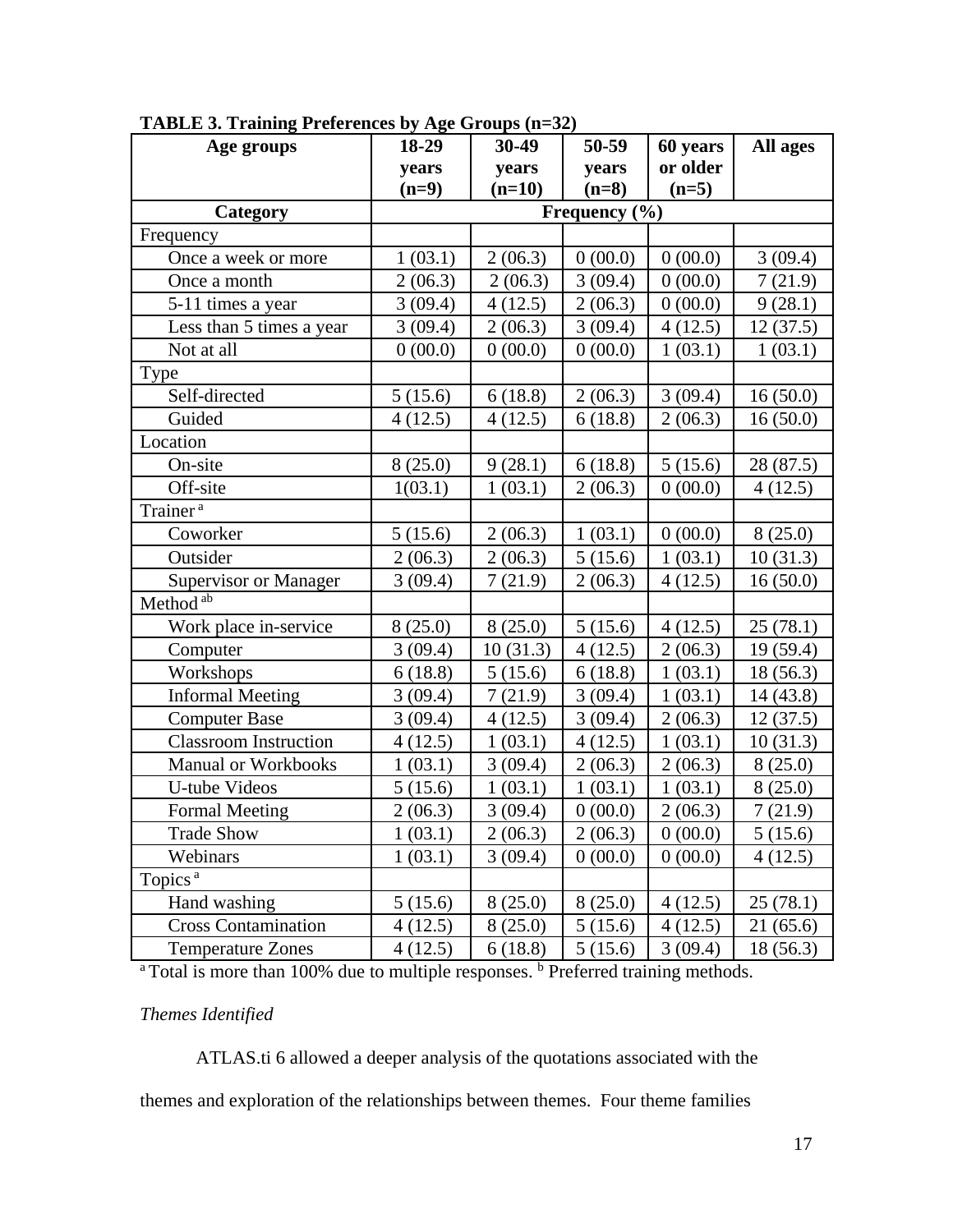(consistent managers, managers' behaviors, employees' behaviors, and training) and thirteen themes were identified based on the researchers' analysis (Figure 1).

**FIGURE 1: Emergent Themes from Employee Focus Group Data** 

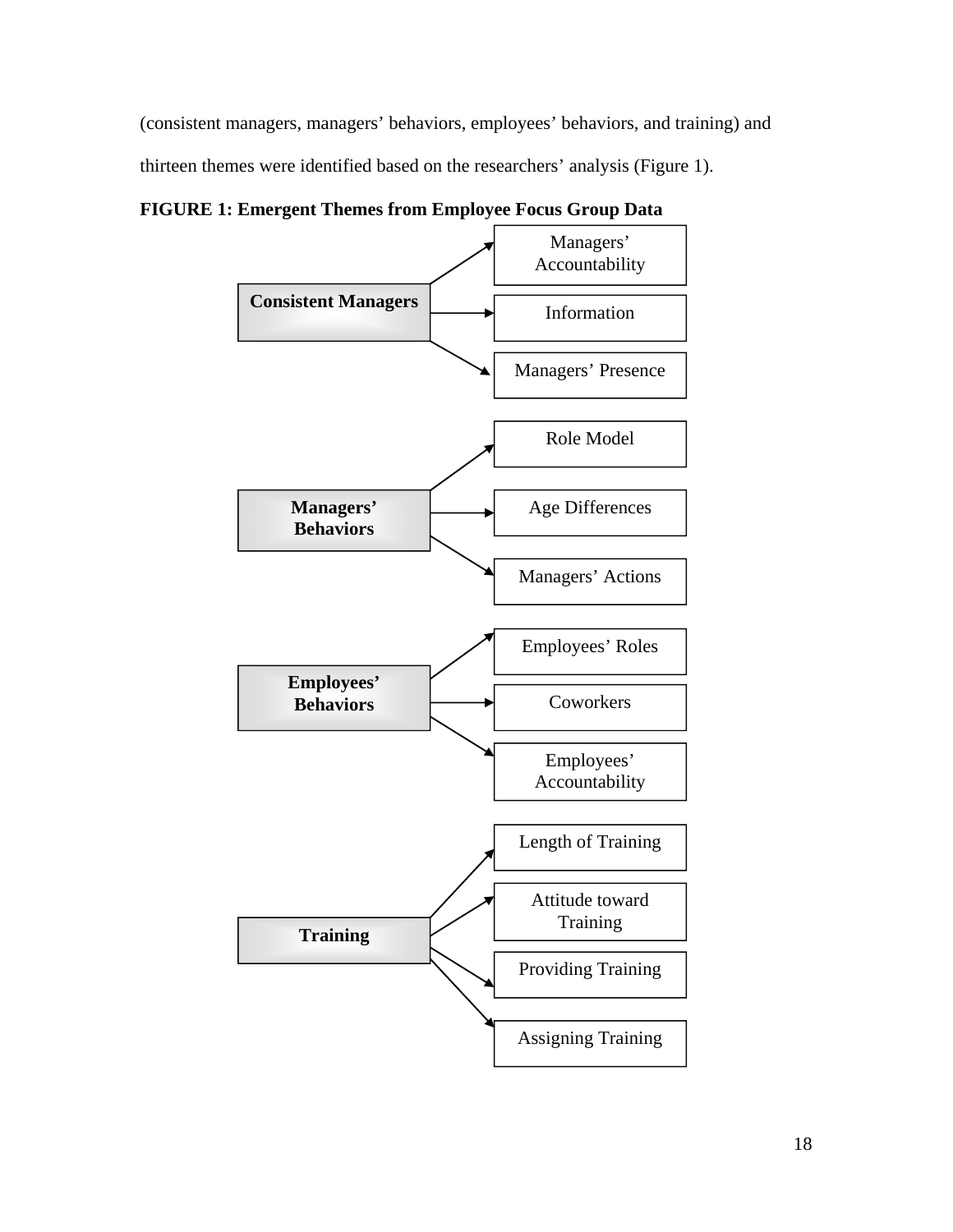Eleven of the 13 themes were identified in all of the focus groups, thus there were similarities among generational groups. The 11 common themes are: managers' accountability, information, managers' presence, role model, managers' actions, employees' role, accountability of employees, length of training, attitude toward training, providing training, and assigning training. Two other themes also emerged from focus group 3 (41-60 years of age); these were coworkers and age differences.

Themes were then grouped in the four theme families, based on the quotations associated to each one. The theme families are: consistent managers, managers' behaviors, employees' behaviors, and training. Family themes and themes with supporting participants' quotations are described below.

**CONSISTENT MANAGERS:** Participants noted that it was important to have managers that held employees accountable, were able to provide food safety information, and were available. Therefore, this family theme was divided into the following themes:

Managers' Accountability: This theme represents respondents' perspectives on their managers' responsibility for safe food handling behavior.

*"Like sometimes the supervisor would ask you to show how to do certain jobs that you have to know what you are doing or explain to them the proper techniques, make sure that it is getting on the correct way"* (Emily, Female, 18-25 years old)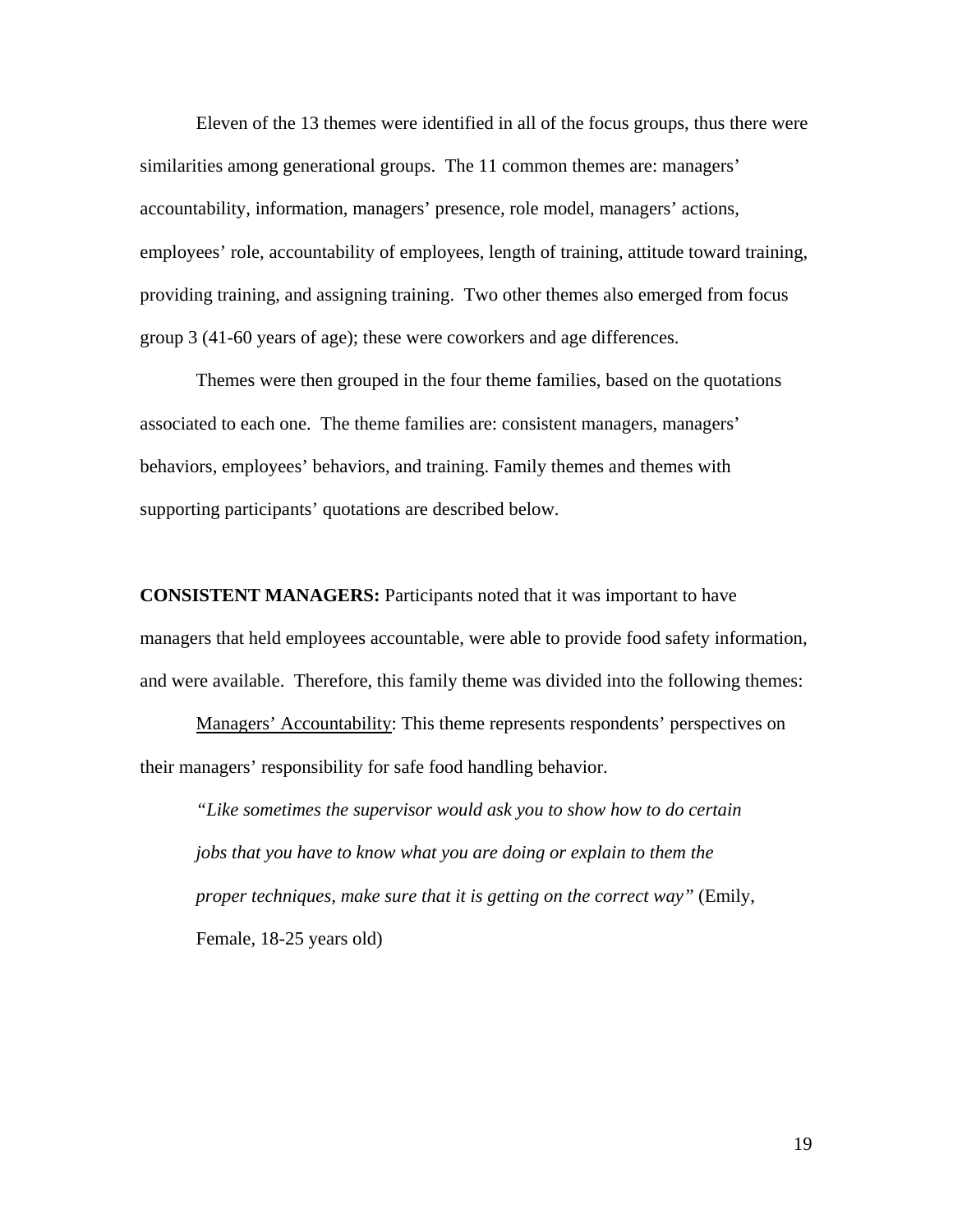*"They should at least hold people accountable if they have the knowledge or people accountable even during slow times and not just inspection times"* (Ann, Female, 26-40 years old)

*"So the manager is, is like the first person that can actually stop that food from going contaminated"* (Rex, Male, 26-40 years old)

 *"When it relates to the supervisor and your food…that is her job at the very beginning to make sure that food is there so that you do have that piece on mind"* (Sue, Female, 41-60 years old)

Information: Participants noted it was important for managers to have correct food safety knowledge and information so they can relay it to the employees and follow the proper procedures if needed.

*"A lot of managers don't know proper safety procedures in restaurants, they don't know temperatures, and they don't know cooking time. All they know basically is that they are managers of the restaurant and that they are making up the schedule, they are doing the food inventory and that's all they know"* (Jack, Male, 26-40 years old)

*"I think having meetings once in a while is a good way to make sure that the information that they've been trained is given down to all employees"*  (Ms. Bradley, Female, 41-60 years old)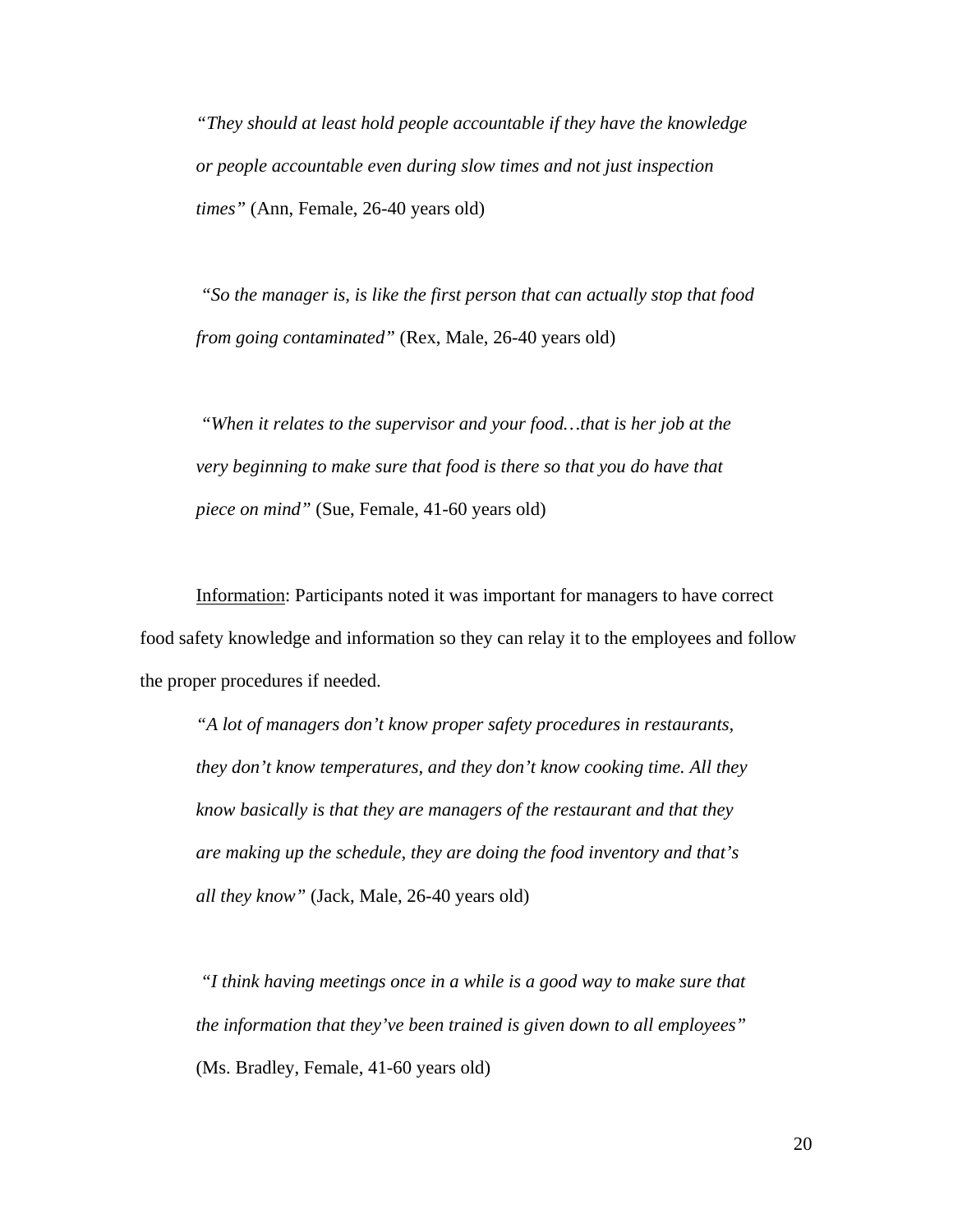Managers' Presence: Participants discussed the importance of having someone supervising. They also discussed the drawbacks of not having the manager involved in the operation.

*"I feel like we said we are all more conscious when there's somebody watching us and that's probably the biggest role that they play like impacting our relationship"* (Diane, Female, 18-25 years old)

 *"They are there and is more like the kitchen crew is going to do the right thing when someone is around so I feel like they play a huge role in keeping things safe"* (Brenda, Female, 18-25 years old)

 *"Like when the boss is around you work harder, when he is not around you tend to slack off a little more, take short cuts that sort of stuff"*  (Humphrey, Male, 18-25 years old)

 *"Like she said, if they are around you are doing a better job of everything and where I work is only one manager, he's always in his office unless it gets busy and that's when it's hard to when you are flying around to remember every little thing to do"* (Craig, Male, 18-25 years old)

 *"The managers hardly be ever around so it's very, you have to take it upon yourself to make sure that you are always reminding yourself to*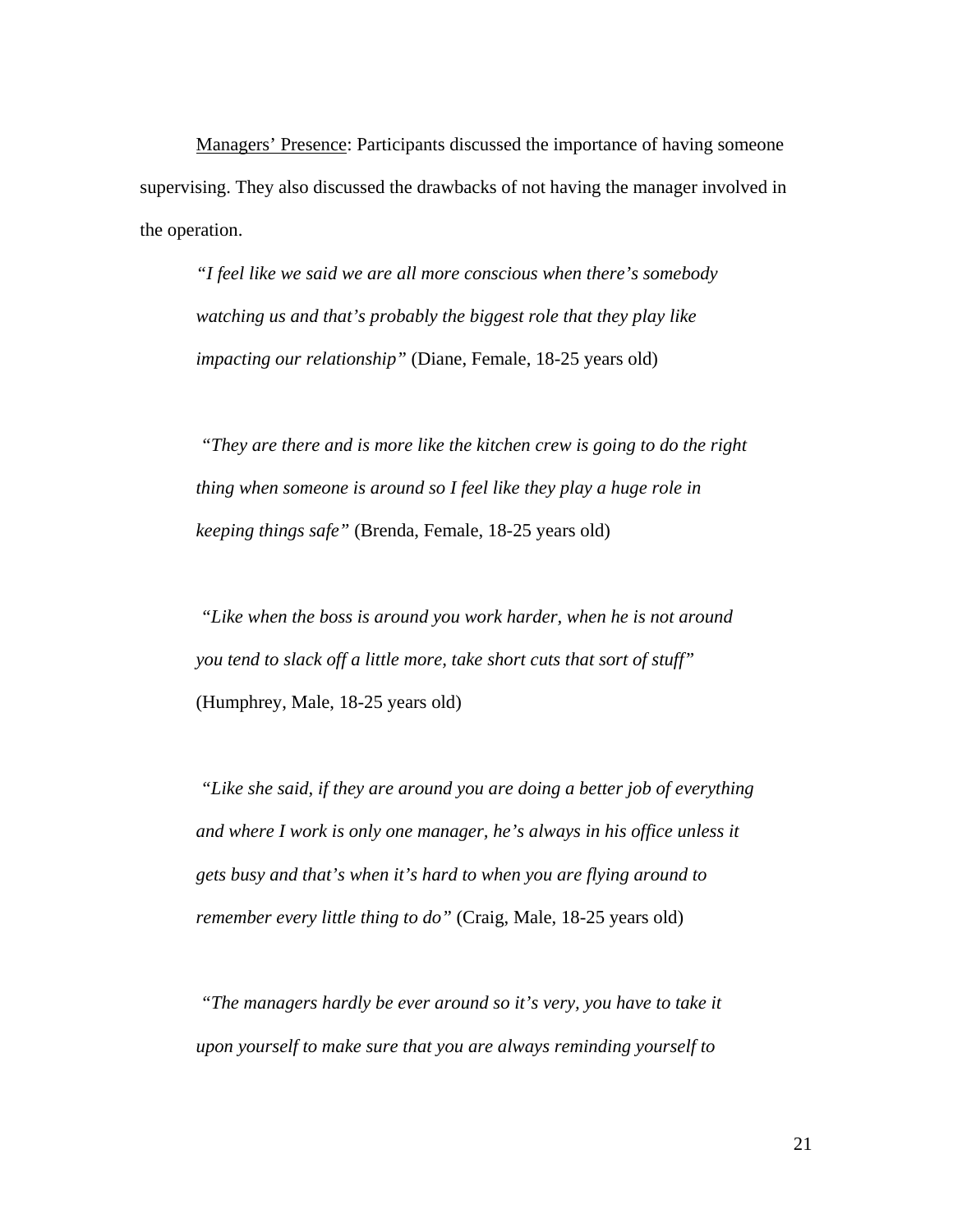*make sure you are doing everything properly"* (Abby, Female, 18-25 years old)

**MANAGERS´ BEHAVIORS:** Participants noted the importance of manager behaviors with three themes emerging from this family theme area. These were as follows: role model, age differences, and managers' actions.

Role Model: This theme is about the manager acting as a food safety role model for how an employee should perform on the job. Employees noted watching the manager practice food safety behaviors.

"*when the inspections are coming that's when the management start caring about safety issues and everything else food safety.*" (Cy, Male, 26-40 years old)

"…[supervisor] *showed me everything and he knew it all* [talking about safe food handling], *but I don't know I don't work with him much, I don't know if he practices it but he knows it. I think all the managers know it, they just I don't know if they go by it* …"(Craig, Male, 18-25 years old)

"*he* [supervisor/manager] *dropped the spatula and he just ran over to the sink and washed it off, you know I was like get a clean one and sanitize that one send that one through the dishwasher it's not like you don't have fifty spatulas."* (Ivy, Female, 41-60 years old)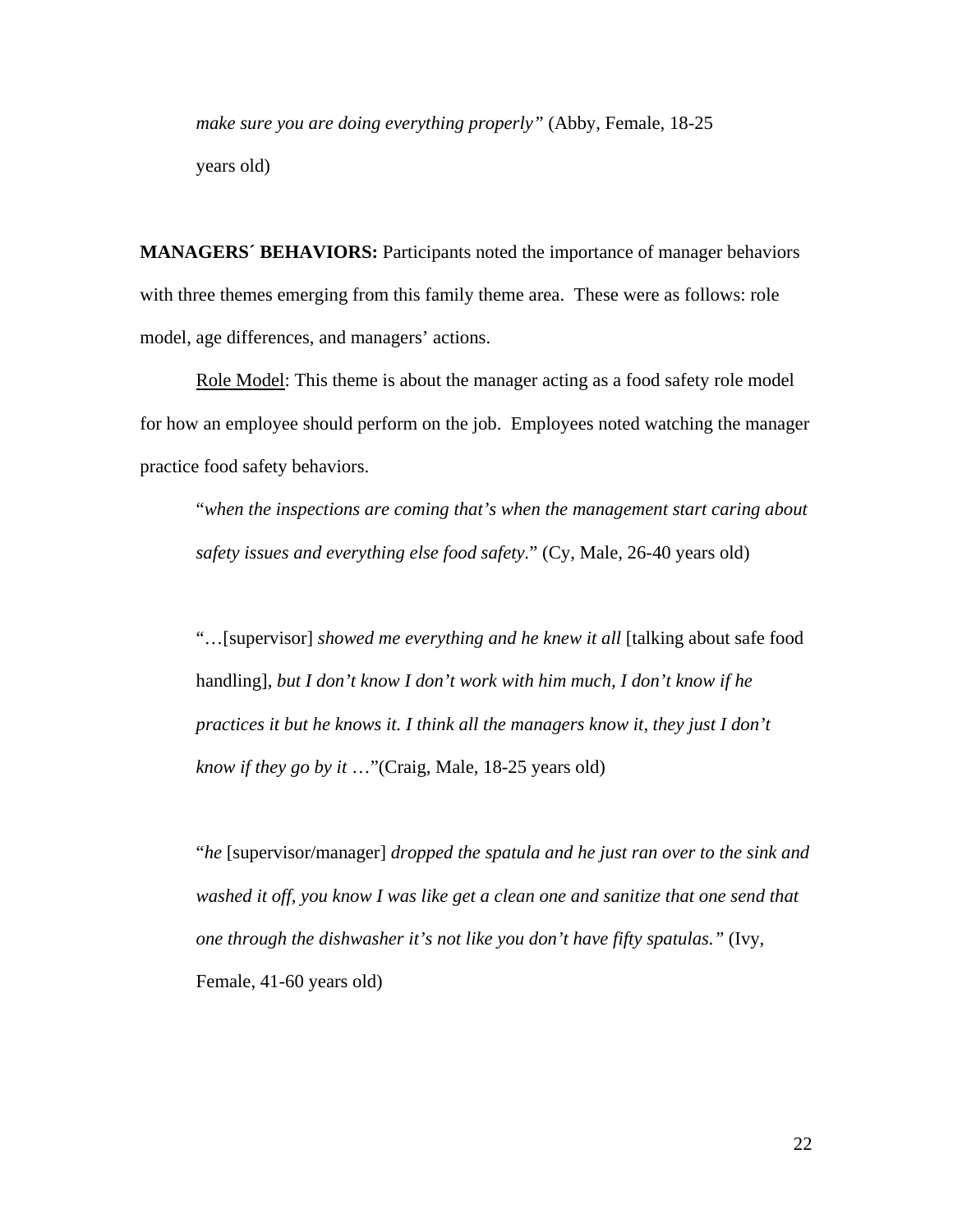Age Differences: Participants reported that food safety behaviors can vary among employees of differing ages and managers need to recognize and handle these differences.

*"They're younger and, you know, they, I mean, they aren't with that kind of stuff all the time. But when they come back and they are putting a dish there or they are doing something else, stacking a whole bunch of dishes and they are gonna run it through and they are all dirty dishes and then they walk away and then I am saying "wash your hands"* (Betty, Female, 41-60 years old)

 *"Just the young ones that seem they just hasn't got it, they've been trained and everything else, it just hasn't got into their system of naturally doing it"* (Betty, Female, 41-60 years old)

*"We may be a little slower (note: she was making the comparison to younger employees) but we are better. The cleanliness is better; the kids tend to rush it because they are fast"* (Alice, Female, 41-60 years old)

 *"They are quick and they are but they're not quite as good, but I do think this just a part of the young"* (Alice, Female, 41-60 years old)

Managers' Actions: Participants discussed the desire for a manager to create an environment that encourages employees to have fun in the workplace, while taking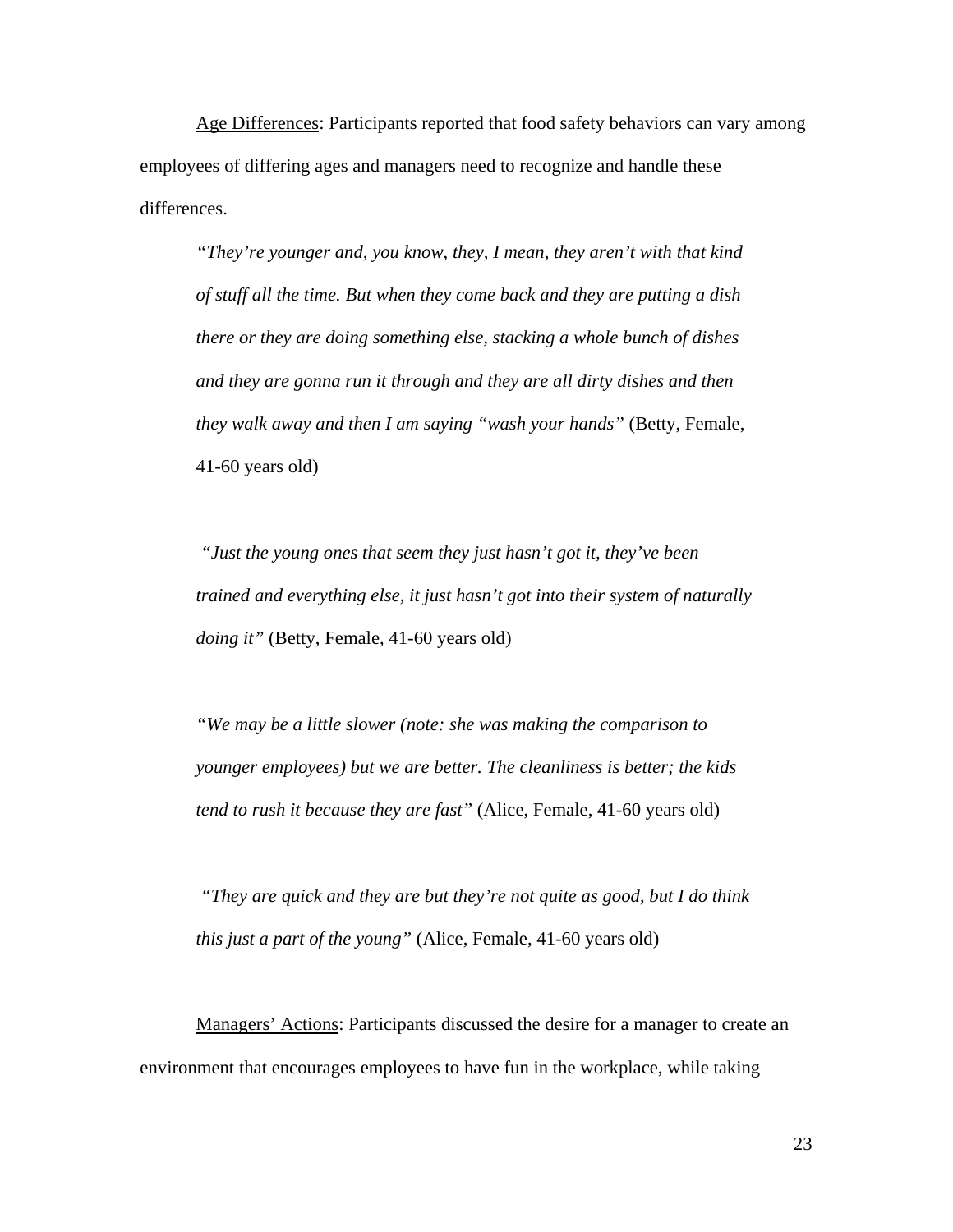his/her job seriously; yet taking the time to train employees on key issues such as safe food handling.

*"…if your supervisor or manager is a little more light hearted you have a little more fun and it's just about what he said about (you know) it doesn't seem like a big deal to have to wash your hands if you are having a good time at work"* (Abby, Female, 18-25 years old)

"*I would rather have a manager that took time, was really serious about something and showed me all the right ways to do something so then I feel like I need to follow those instead of having a manager that is like, oh yeah we are suppose to do this so if the vice president is around, whoever is around you should do that but like I don't know, I think I will have more pride in my job if I knew I was always doing something right instead only some of the times and they shouldn't worry about if their employees are gonna be mad at them*" (Brenda, Female 18-25 years)

*"I think they need to remember that we can't read their minds, that always bugs me they think we know everything"* (Jessica, Female, 18-25 years old)

*"Well she [supervisor/manager] gives us guidelines on what we should do and what not do and like I said she shows up and if you are not doing you'll hear about it"* (Libby, Female, over 60 years old)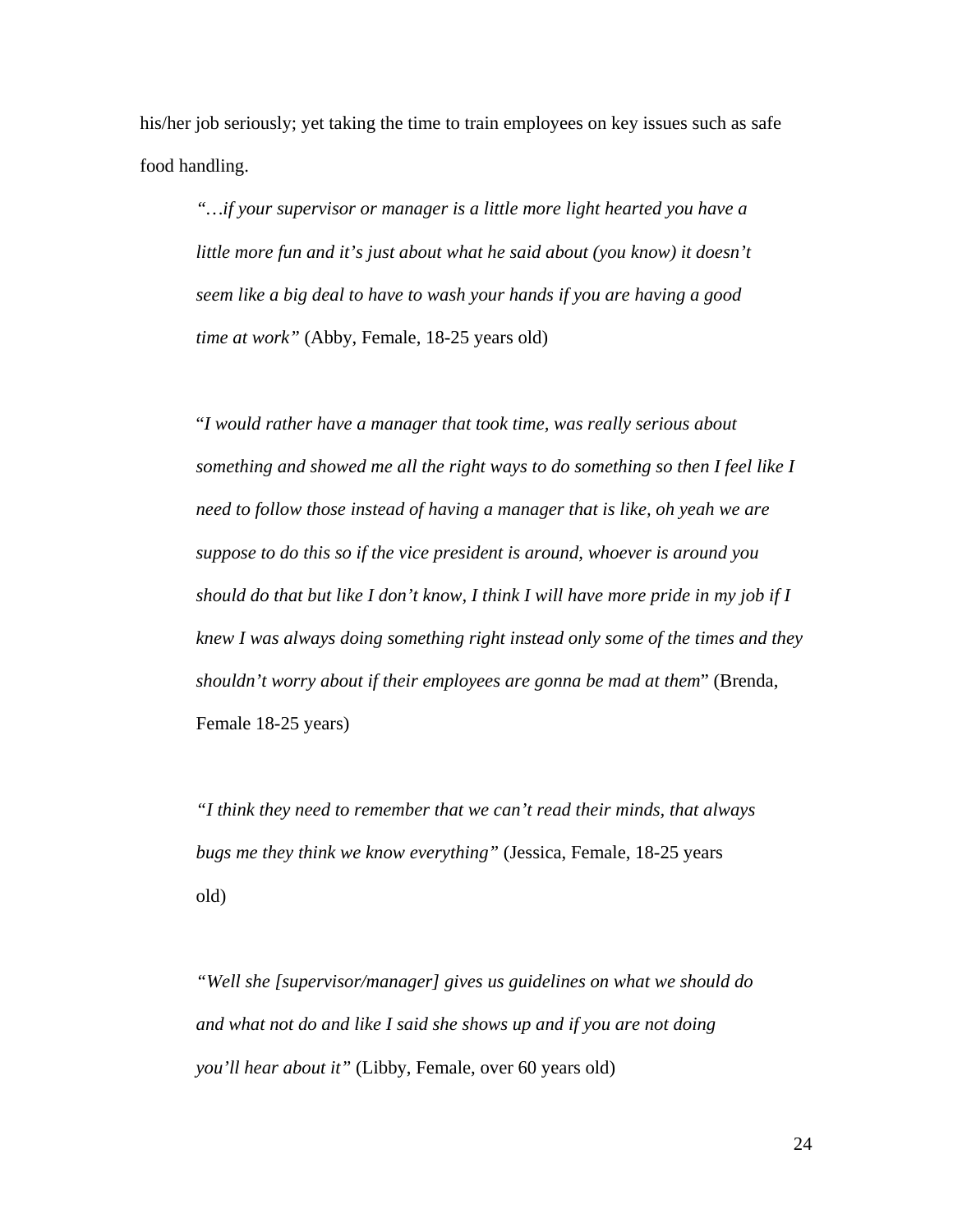**EMPLOYEES´ BEHAVIORS:** This family theme areas or employees' behaviors were noted by focus group participants, particularly their worn roles as an employee related to food safety, the impact of their coworkers, and level of accountability established for employees.

Employees' Role: Participants discussed their own role in food safety.

*"….try to changing my gloves periodically, boat or not, because like I am going from touching is cooked food but I am going from touching chicken to hamburgers and French fries. I am, just me, I am a safety freak. I don't, I wouldn't want someone to touch a steak and then hand me a hamburger at the same time, using the same hands*". (Cy, Male, 26-40 years old)

*"… we coordinate and work together to stay neat and I think a lot of this you have to take yourself as an employee (you know) you do you feel about your job? And you should try to do your best and look your best and have been working for many years and I'll tell you is it your dress code has to do a lot with your attitude"* (Libby, Female, over 60 years old)

*"And then (you know) here on one side of the kitchen, the dishwasher with the dirty dishes and the garbage you step three feet over you've got all the clean stuff now. These hands that have been here they are going there but they have to go*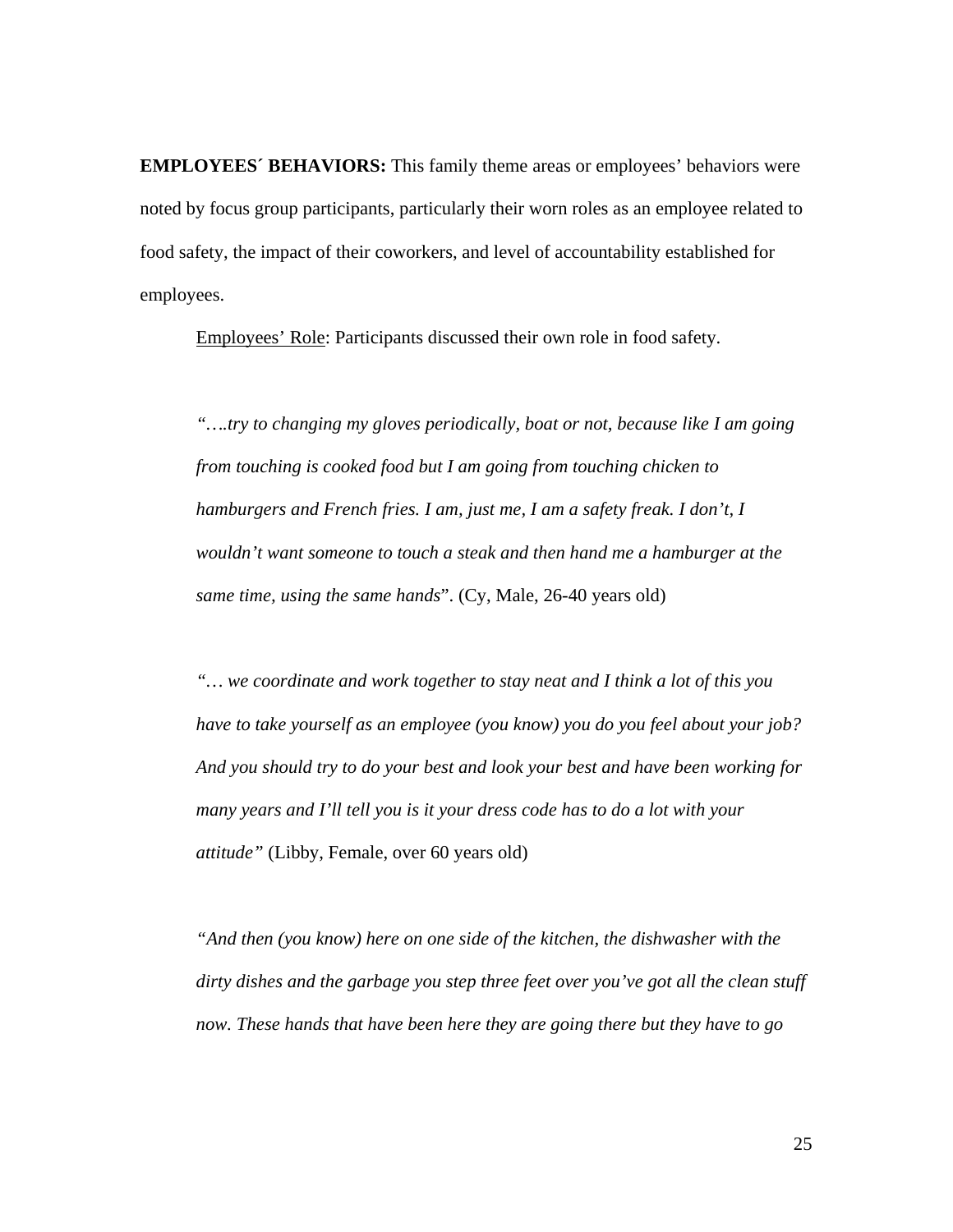*through a wash, a hand sink, before you can go to the other side of the dish washer*." (Coop, Male, over 60 years old)

Coworkers: Participants noted the importance of their coworkers in getting the job done and handling food safely.

*"I think if you can find a good coworker that is really good at safety and (you know) just a well concerned person for the food what you are serving you can build a really good team …"* (Sally, Female, 41-60 years old)

 *"You need a coworker that will step in if you're two minutes behind."*  (Shayla, Female, 41-60 years old)

 *"My coworkers are very good, we always, ask if anybody needs help, we step in we help because we all need it at one time or another and we all know that and so (you know) it's like we are always constantly who needs help, what do you need done (you know), you have no fear of asking anybody for help because you know they are going to come over and help"* (Sue, Female, 41-60 years old)

 *"I still think you have to get along with everybody and even the worst thing I hate to hear is "is not my job, is not my job" because it is very aggregating"* (Alice, Female, 41-60 years old)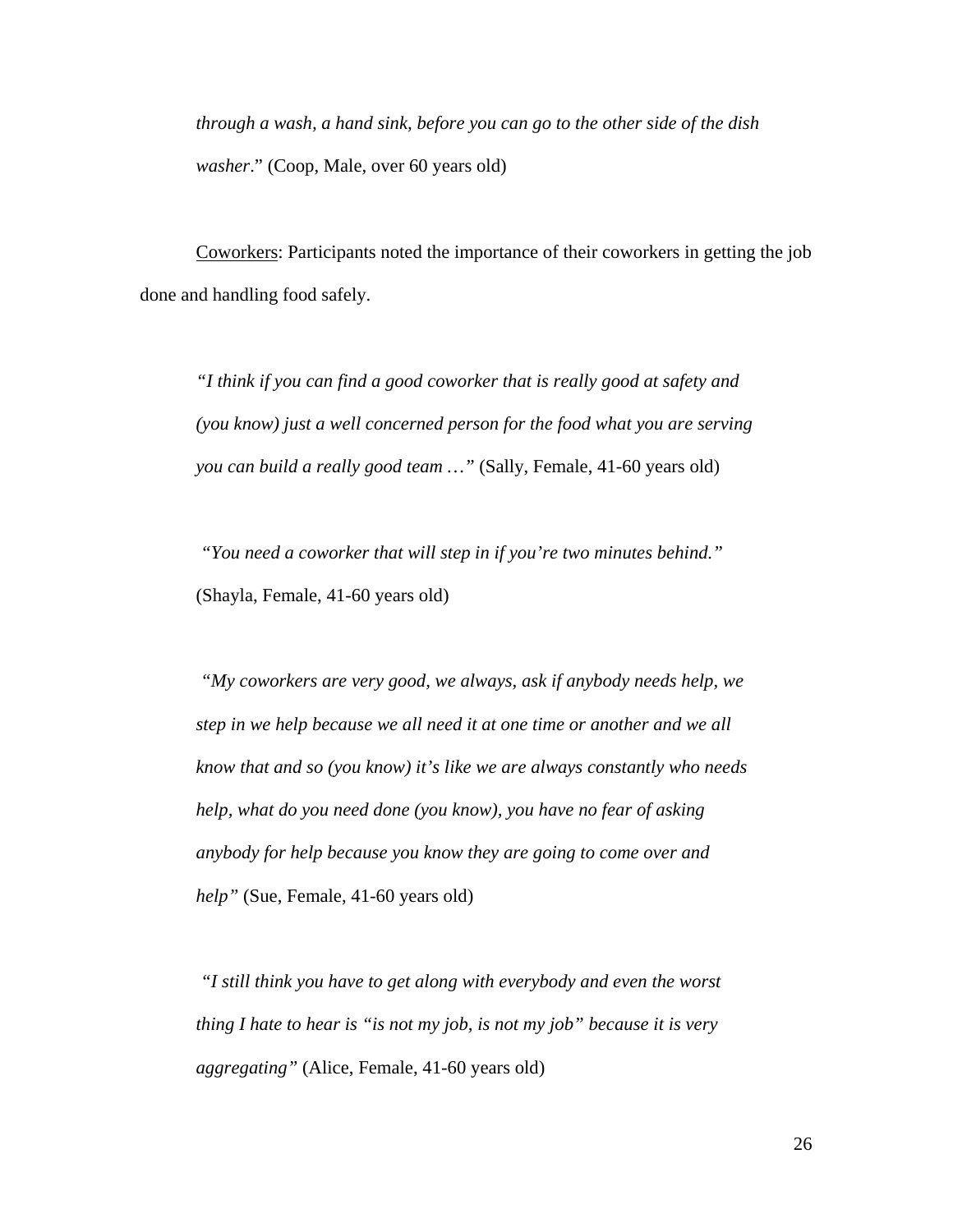Employees' Accountability: This theme represented data that addressed what aspects employees need to be accountable for, irrespective of what the manager did**.** 

*"We have to wear gloves (emphasis), when you touch food at school you have to wear gloves at all times, (you know) for some reason something drops on the floor and you got to pick it up, change your gloves, and wash your hands"* (Cy, Male, 26-40 years old)

*"like temperature wise, you have to make sure that the food is going out at the right temperature, that the chicken breasts are actually cooked at (you know) all the way through so that (you know) they will kill the bacteria…"* (Jack, Male, 26-40 years old)

*"if we see something wrong in the facility we can contaminate a lot of people (you know) so it's very important to make sure that every time we go to the bathroom wash your hands, change your gloves"* (Paco, Male, 26-40 years old)

 *"if we shut the door we have to change the gloves, we have to wash our hands every time we touch something that is not related to food we have to wash it every time"* (Sue, Female, 41-60 years old)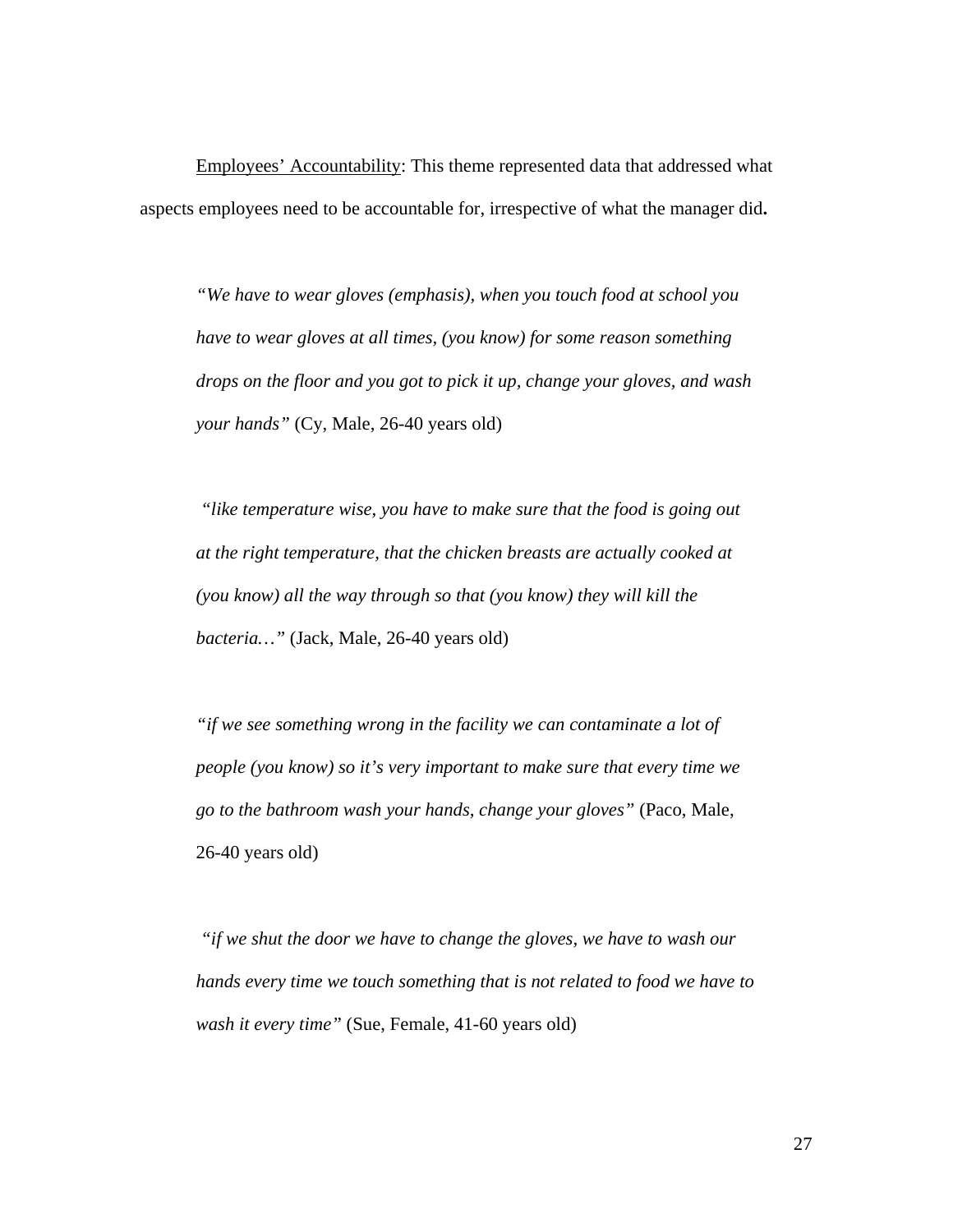*"I think the go with that is as far as sanitizing and (you know) doing the, I think we just go a little further than maybe what we have to because we are not gonna let somebody come in and say (you know) you didn't do something right and all these kids are sick"* (Bob, Female, 41-60 years old)

**TRAINING:** This family theme area encompassed issues related to training within the operation. This included the length of training, attitude toward training, and providing and assigning training.

Length of Training: Participants discussed the length of food safety training, emphasizing the need for shorting training sessions.

"*I think when you go through the endless hours of sitting and absorbing all that information, it's right there in your head and (you know) it's like (you know) wash your hands, you take the temperatures, you do this*" (Bob, Male, 41-60 years old)

"*sometimes I don't know what, what is going on but a new supervisor, the news come for now they don't want to spend too much time with the new people. They just put the new person one day (um), that's it*" (Paco, Male, 26-40 years old)

"...*for the short time I did is they threw me back there on a salad station that this things posted on how to make the salads but they don't train the safety issues at*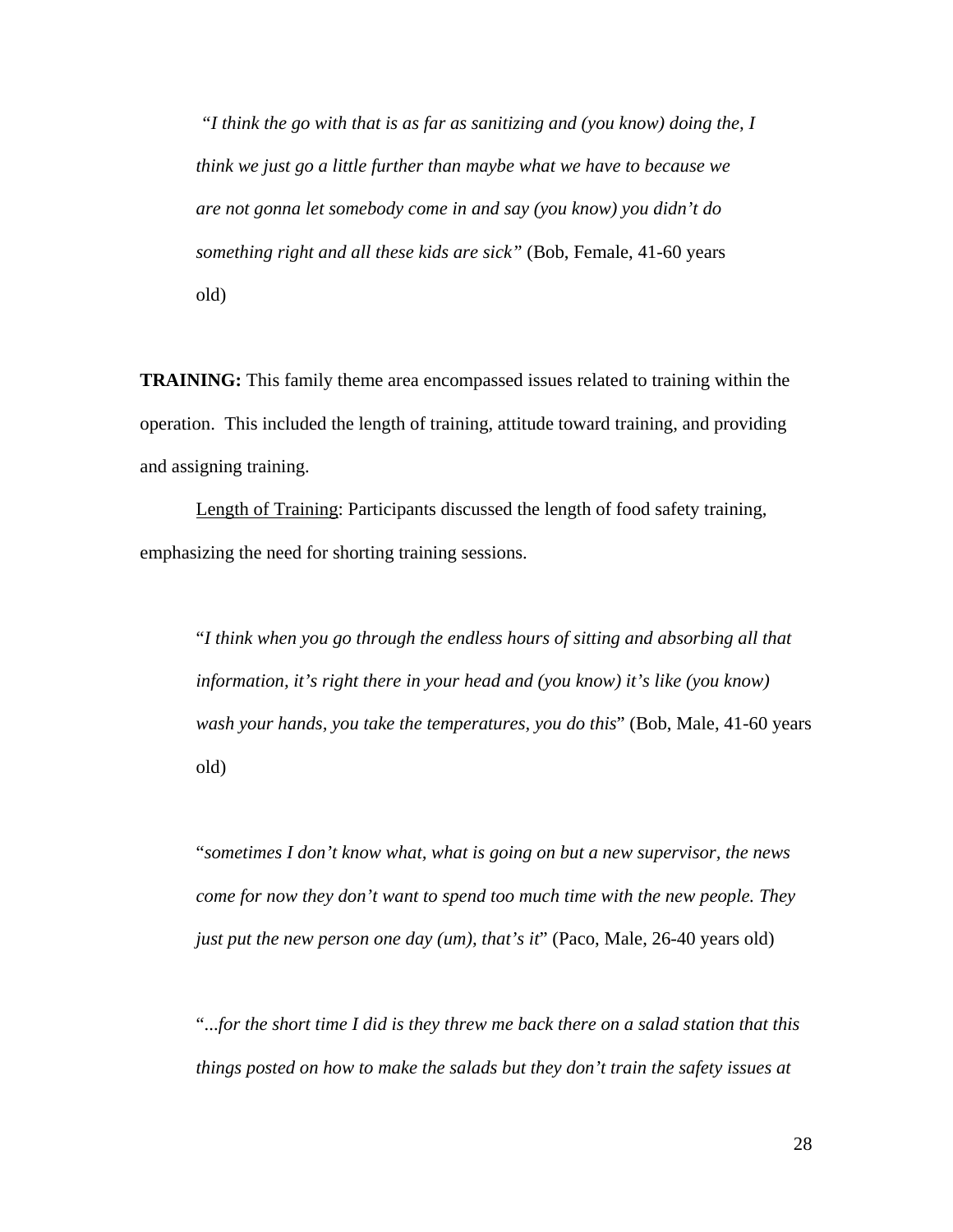*the time I was there. Well, horrendous, (you know), no glove wearing, no this, no that. I would watch people, seriously, blow their nose and go back to work and that is why I lasted a week* …" (Cy, Male, 26-40 years old)

Attitude toward Training: Participants provided perspectives on the method of food safety training and the need for training.

*" I feel where I work they don't give a lot of directions on what to do; they just kind of assume that you knew what to do and then if you do something wrong they usually always corrected you so it's like they don't know they just assume you know or they want to see how you do something first"*  (Diane, Female, 18-25 years old)

 *"I think when it comes to restaurant business you need more hands on trainers to train you. Forget the movie"* (Cy, Male, 26-40 years old)

*"So I watched a video on how to make sandwiches and then it's like "ok" go and make sandwiches and so I am taught now to physically make sandwiches but I am not taught on cross contamination or any sort of like temperature stuff or anything like that"* (Ann, Female, 26-40 years old)

Providing Training: Participants made comments about training provided by managers to employees in the right way and at the right time.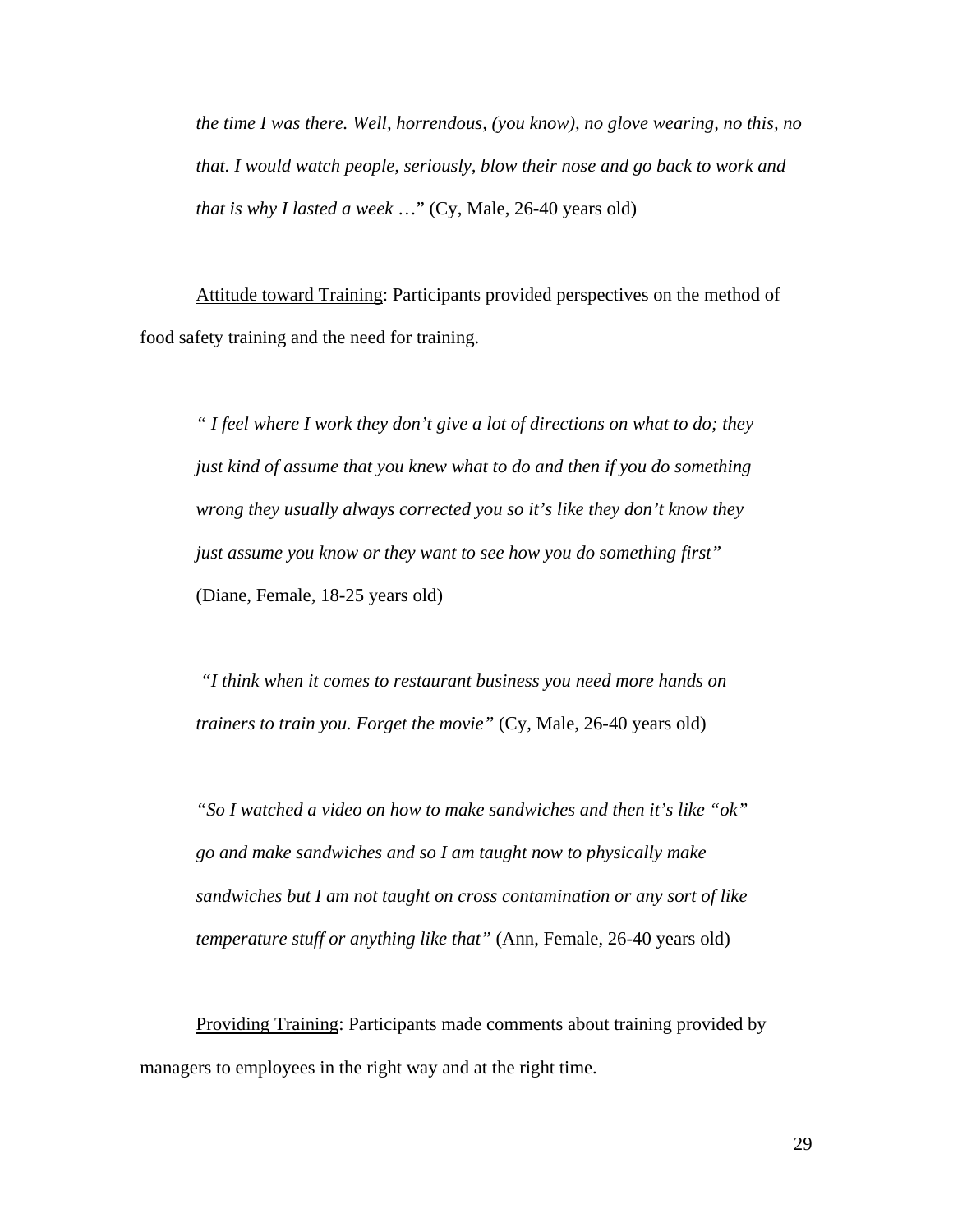"…*especially in the restaurant business you have to train the people right the first time because you can't take shortcuts when it comes to safety*". (Cy, Male, 26-40 years old)

"*I guess I feel like our like supervisors or manager were more like at the very beginning "here is what you need to do." But now that I have worked there longer so they assume you know everything and they don't really come make sure you are doing the right that kind of thing, it's more like they are more focused on the new people and once you are there for a while they figure you don't need any more reminders*" (Emily, Female, 18-25 years old)

"*Well, it starts with your training program and then is one of the things that you're trained how to do it and then he follows up on you and if you are not doing it right, you get told you are doing it wrong*." (Coop, Male, over 60 years old)

Assigning Training: Participants described the person who served as trainer or who was assigned to do the food safety training for the foodservice.

*"Like when there's new people that come to work, like sometimes the supervisor would ask you to show how to do certain jobs that you have to know what you are doing or explain to them the proper techniques"*  (Emily, Female, 18-25 years old)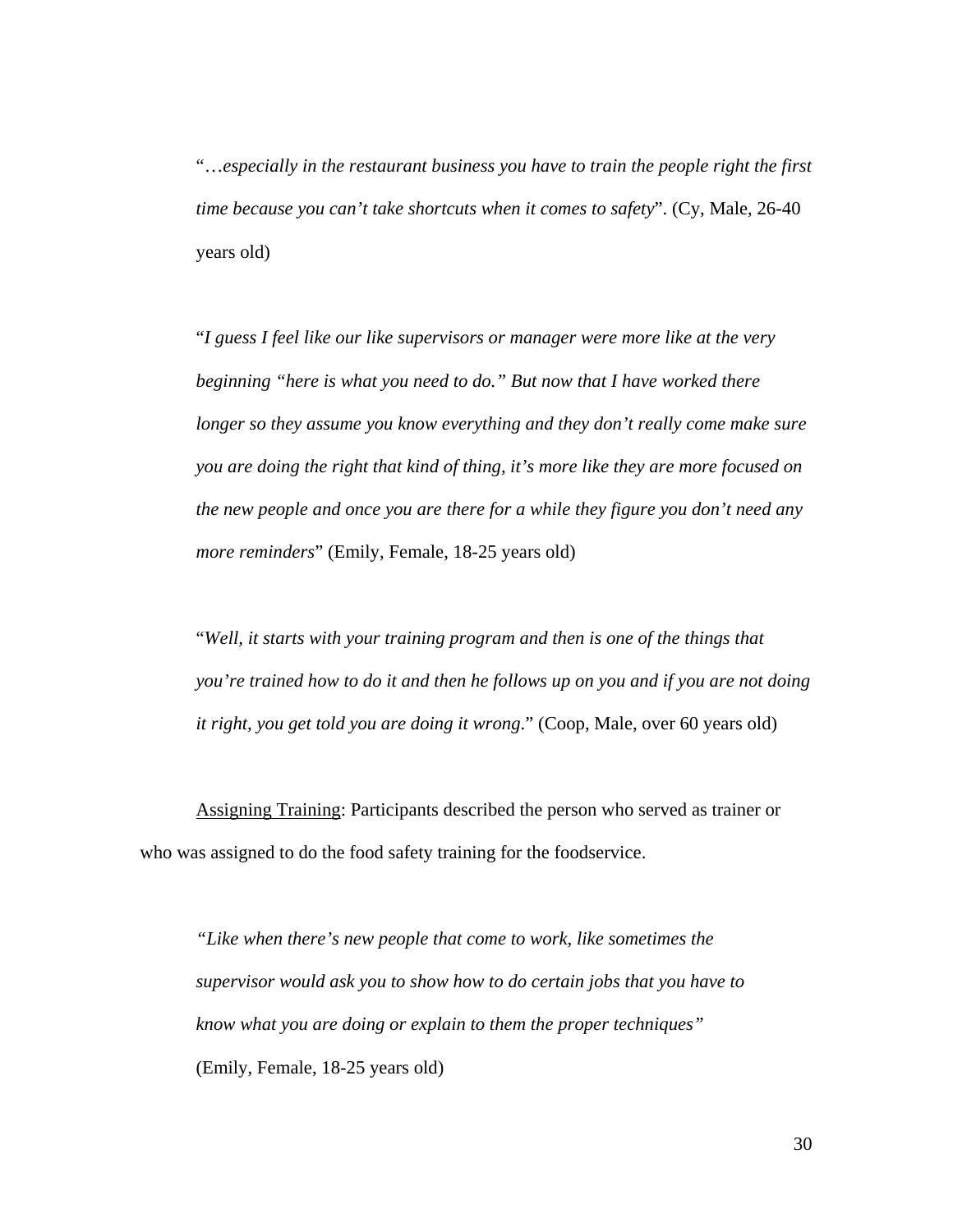*"That's true because you want to be the one that show them the right way to do it so if your manager does ask you like to case show how to do some things you are obviously are going to show them the right way"* (Brenda, Female, 18-25 years old)

*"They put it on the responsibility of the more experience people that have been there to train other people, whereas me the managers should be the ones, the one that is doing the training"* (Jack, Male, 26-40 years old)

*"I was trained by a lady that was very strict, very knowledgeable and she kept you on your toes and you knew what you had to do"* (Betty, Female, 41-60 years old)

Figure 2 represents the relationships among the different themes and associations of the themes with each family theme. Dashed lines show the relationships between themes and solid lines show the connection between the theme and the family theme. The Managers' Actions theme was the one with the most relationships. It related to nine themes: age differences, accountability of employees, employees' role, role model, presence, information, accountability, providing training, and attitude towards training. The theme of Information was related to six other themes: providing training, attitude toward training, accountability, manager's actions, role model, and employees' role. The visual representation illustrates how themes were interrelated with other themes within the same family or with themes of other families.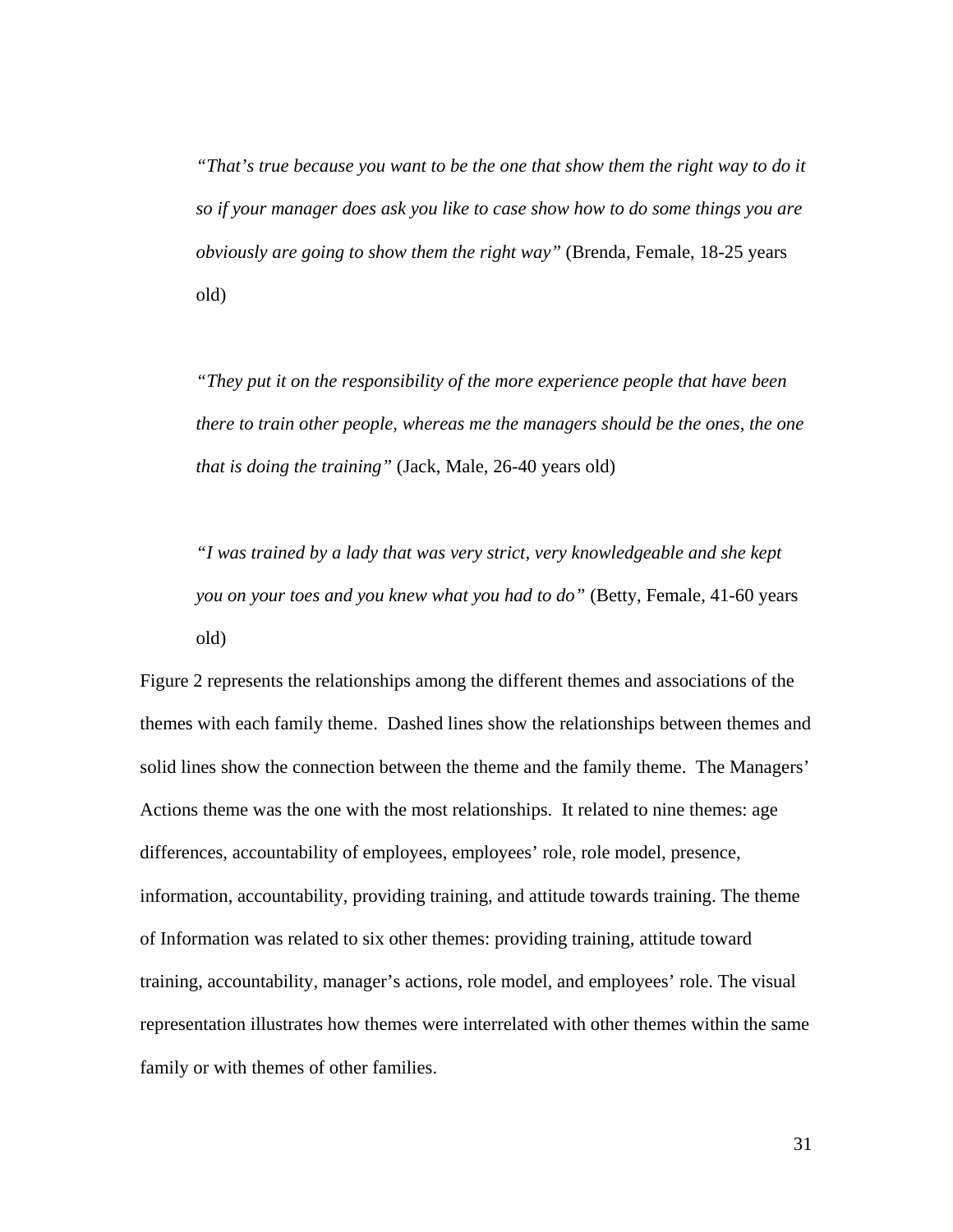

**FIGURE 2: Relationships of Themes and Families Based on Employee Focus Groupsa** 

<sup>a</sup> The numbers in parenthesis represent: (Number of quotes associated to that theme, number of relationships)

FT: Family Theme

---- Relationship between themes

\_\_\_Relationship between themes and family theme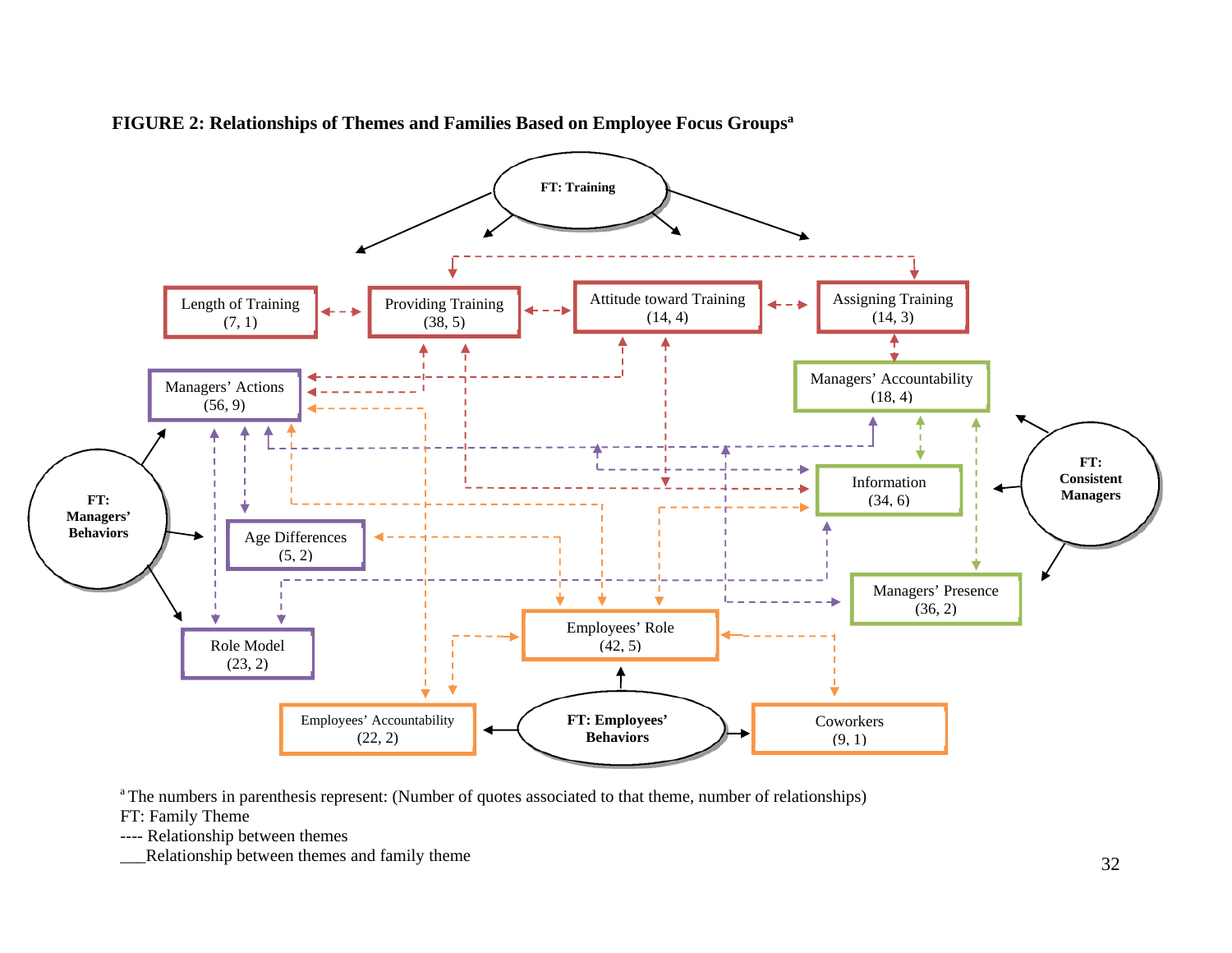Of particular interest is that all family themes evolved from all focus groups with the exception of the 18-25 year old group. While identifying family themed areas for this focus group, there were no themes related to employees' behaviors family theme. Thus, aspects of employees' roles in food safety, their coworkers' influence, and accountability of employees were not brought up or discussed within this focus group. Other focus group data comparisons revealed that the 41-60 years old group was the only one where themes of age differences (in major family theme entitled Managers' Behaviors) and coworkers (in family theme of Employees' Behaviors) emerged.

It should be noted that there may be differences in how employees perceive food safety issues due to factors other than age. For example, segment of the foodservice industry (e.g. restaurant or school foodservice) or motivations for working (e.g high schooler seeking spending money or a long-term employee working to pay the bills) may be other variables to consider. However, the purpose of this study was to assess different age groups of employees' views. The study was not intended to assess impact of segment of foodservice or employee work status.

# **IMPLICATIONS AND CONCLUSIONS**

The implications for this research potentially extend beyond the area of food safety, with particular relevance to human resources management. Consistency among managers, accounting for generational differences, and the establishment of acceptable norms are themes that resonated throughout the data and are the basis of implications for industry.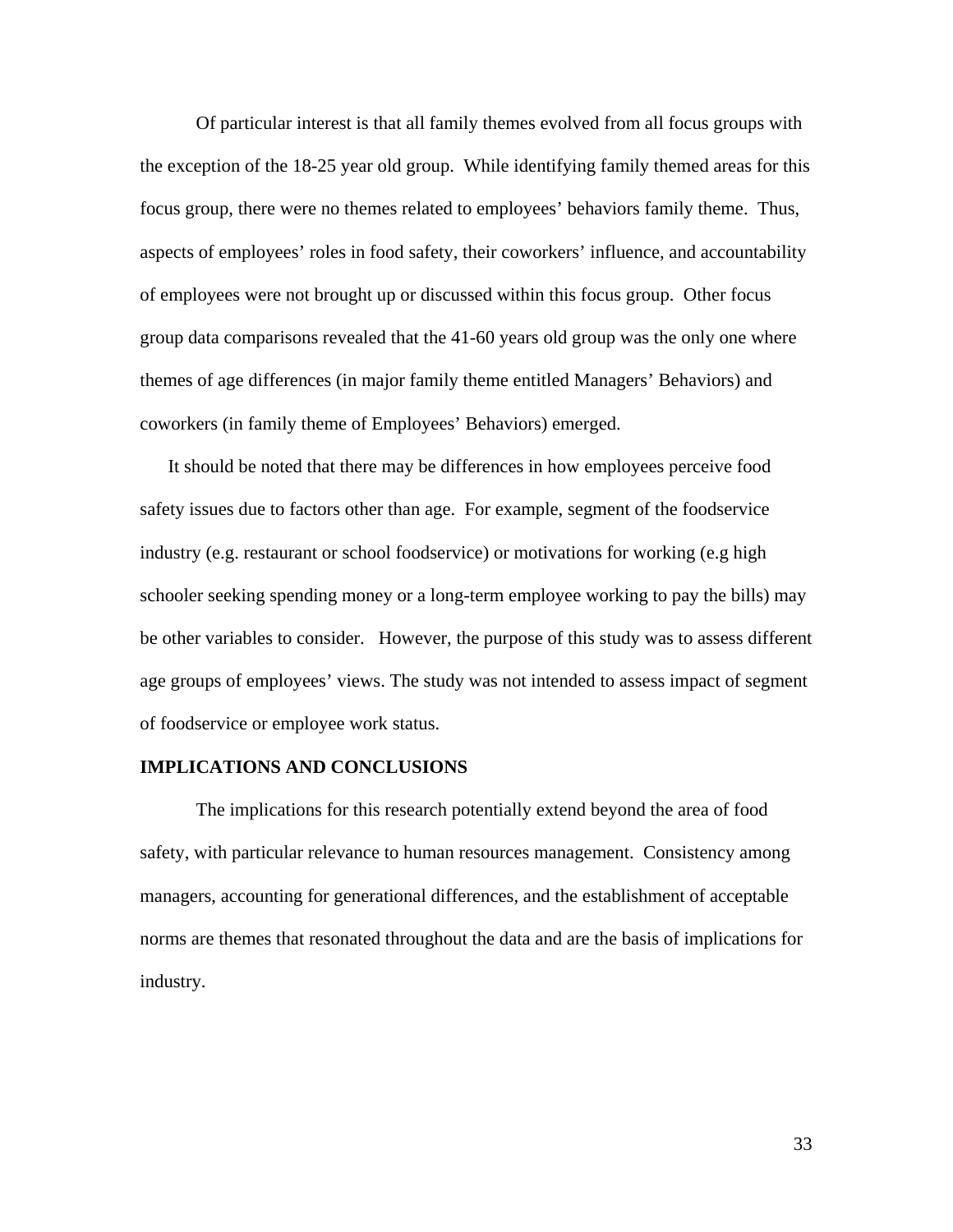#### *Implication 1: Need for Management Consistency*

Managers must be consistent in three different facets of their jobs: coworkers, information, and managers' accountability. Having the proper policies and procedures in place related to food safety is important. However, it is even more important that managers consistently follow-up on these policies to assure that employees are compliant. As noted in the focus groups, it is important that food safety and the policies surrounding food safety become part of the culture of the organization, not just something that needs to be completed when the manager might expect a health inspection or a particular manager is on duty. Monitoring that all employees follow the company's policies and procedures is vital to ensuring safe food. If the managers do not consistently assure that the policies and procedures of the operation are being followed, employees will likely revert to the old way, and often-incorrect way, of doing things. Consistency not only implies that one manager must be consistent with how he or she handles employees, but all managers within the operation must be on the same page to offer internal managerial consistency related to how the management team enforces food safety policies. For example, one manager may stress employees restrain hair completely with hair nets while another may be more lax in complying with the organization's policy. This lack of consistency can create tension within the work force and between management team members.

Employees also noted that managers need to be knowledgeable about food safety and should display that knowledge on the job. Findings from this study indicated that employees felt frustrated when managers did not follow food safety behaviors they expected from staff; managers must show their commitment to food safety by practicing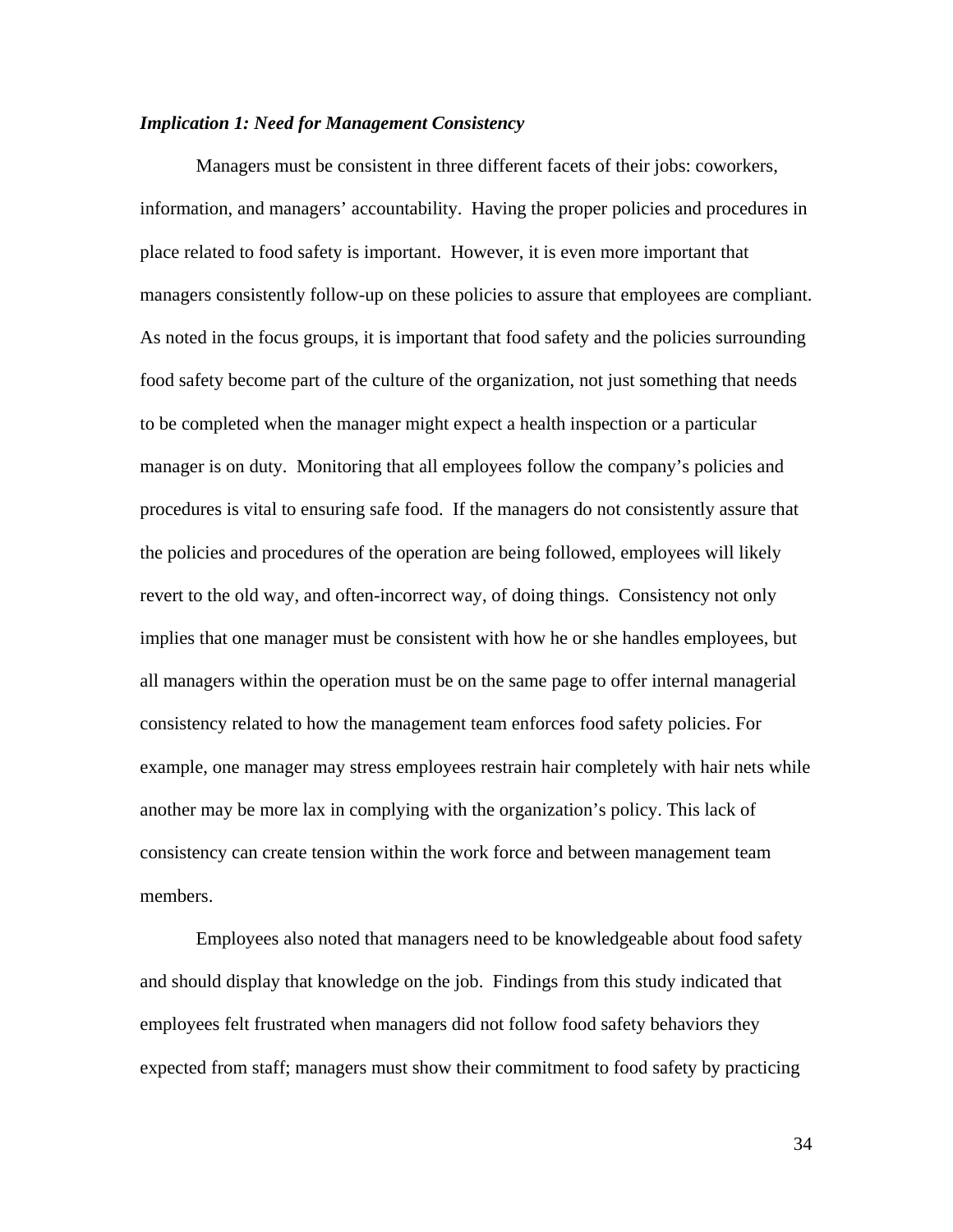what they expect of their employees so that employees can see food safety is more than just talked about, Proper role modeling by management helps create a positive food safety culture within the operation. For example, if a manager expects employees to wash hands before donning a new pair of gloves, he/she should do the same, even if there is a sense of urgency.

## *Implication 2: Addressing Multigenerational Differences*

 Managers must take into account generational differences in their management style and how they handle interactions with employees in each generation group. For example, Generation X members value flexibility and professional growth (Bova  $\&$ Kroth, 2001) while Generation Y members are generally technologically competent and have propensity for multitasking (although research is showing they do it, but not well (Junco & Cotton, 2012). This reliance on technology and the need for immediate feedback by learners often frustrates experienced trainers as this challenges traditional approaches to training. As O'Reilly et al. (2000) explained, Generation Y members know they do not want to live or work the way those who came before them did. Also called the "me-generation," Generation Y members can be perceived as difficult to manage because of their short attention spans.

Industry trainers need to realize that if they want to reach Generation Y learners, then they will need to meet their demands to be entertained and to do work in short blocks of time. Infusing engagement activities within the training process can address these demands. Those providing food safety training in the work setting must consider these adaptations. For example, a short "turn down" related to food safety can be included in a pre-service meeting with staff, such as "don't forget to … ". Generation Y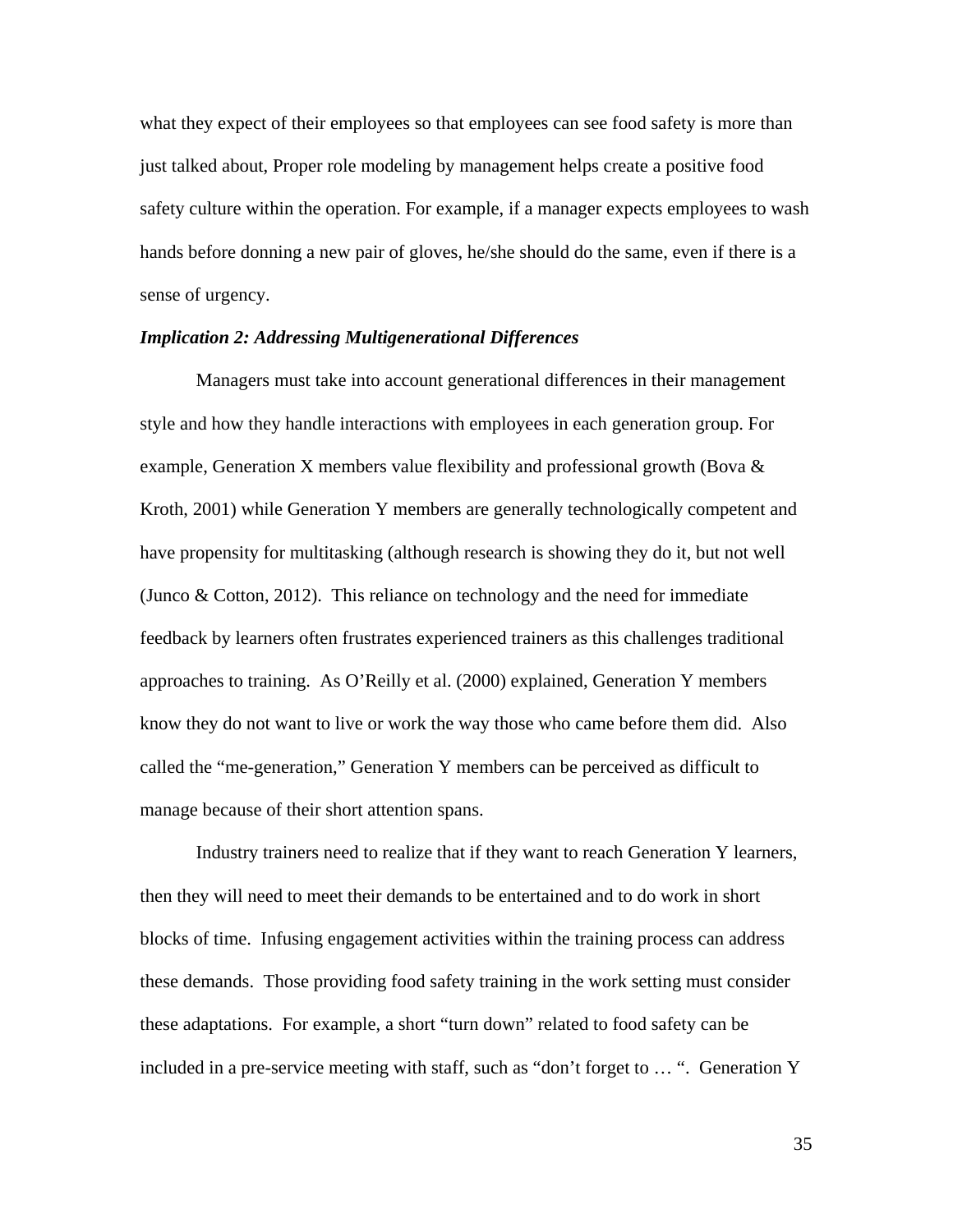and New Millennial learners also place emphasis on personal experience rather than performance, claiming that they should be rewarded on the basis of their own capabilities and inputs rather than against a prescribed system of objectives (Hill, 2002; Twenge, 2010). Those providing training should attempt to tie information to work experiences of those in the session, such as "remember when we had to get a new cutting board to prepare the food for the guest with the food allergy?" Oblinger commented "Results and actions are considered more important than the accumulation of facts" (2003, p. 40). Thus, trainers and managers must communicate to workers in a personal way the role each plays within the organization, and why they are expected to follow established standard operating procedures and meet prescribed expectations.

The themed areas identified in this study and the differences in some of the responses indicate that managers must recognize that each generation may be motivated differently. Best practices for managers to ensure employees follow safe food handling behaviors would be to include the following: develop customized training for different age employees, motivate employees using different strategies, and build on the positives that each generation of employees brings to the workplace. For example, a mentoring process may be established whereby the older employees teach and role model organizational practices for the younger employees, or a process where a younger employee trains older workers on new food safety technology in the work place. By utilizing the strengths of each generation and addressing the fact that generational differences exist, the management is able to move the company and programs related to food safety to a higher level.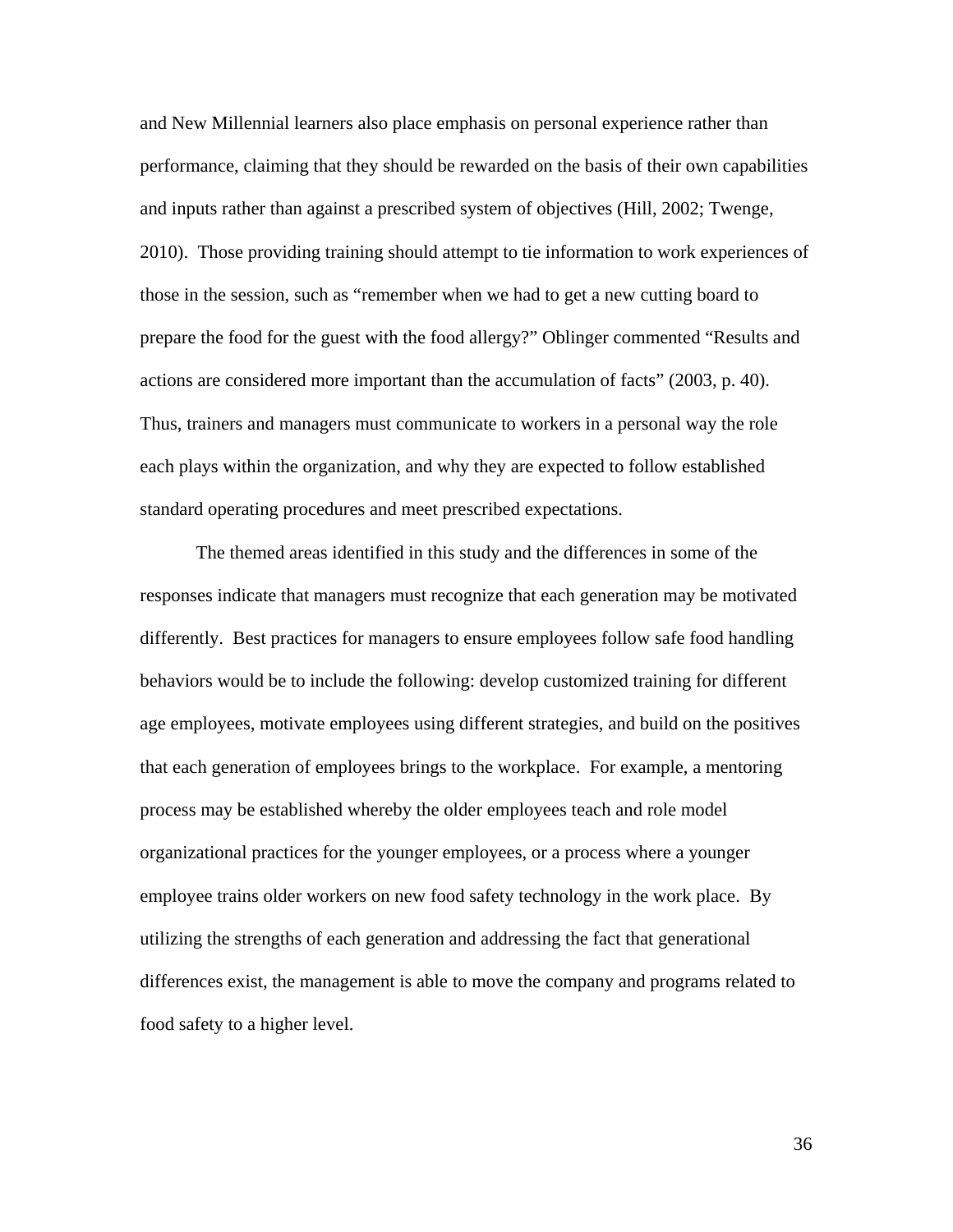## *Implication 3: Establishing Accountability*

The establishment has to set acceptable norms of employee behaviors (recognizing external regulations as well as internal organizational goals) and communicate these to employees in a way that they are heard and followed. Managers holding employees accountable for following the prescribed standards the operation has established relates to Implications 1 and 2 (management consistency and addressing multigenerational differences). Coworkers must work as a team to provide safe food and be held accountable (individually or as a team) if they fail to meet the communicated expectations within the operation. Managers must stress that the livelihood of each employee is dependent upon the success of the foodservice.

While training and communications strategies must be targeted to the preferences of each generation, younger employees have forced organizations to re-engineer their training programs to be able to "explain why people need to learn X or Y" (Beaver et al, 2005, p. 601; Bova & Kroth, 2001). Trainers must communicate why employees should care about information, as it impacts them personally and the organization. One of the recommendations from Strohbehn et al (2008) is to design training "that includes reasons why proper hand washing and other safe food handling behaviors are important" (p. 1649). Younger employees (Generation X and Y or Me) want to know specifically why such behavior is required. For example, "Why must the work surface be washed thoroughly and sanitized after handing raw meat?". These generations are unlikely to wash and sanitize the surface simply because they have been told it is required. Rather, in order to elicit true behavior change, it is important to inform them of the rationale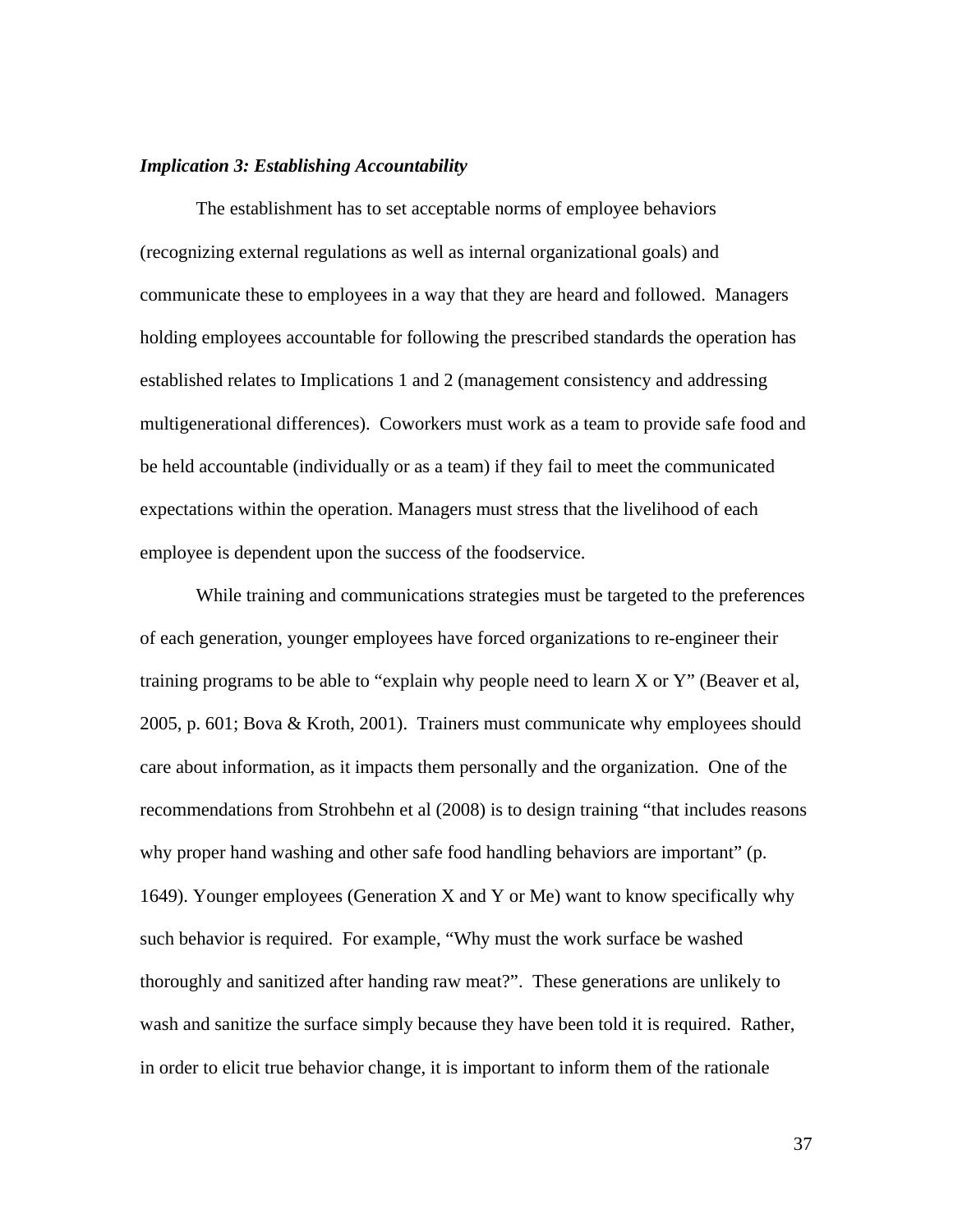about why such behavior is recommended (reduction in microbial logs) and impacts of failure to do (punishment or someone, even themselves or a coworker, becoming ill).

Findings from this study show that differences exist in views held by different generations of foodservice workers about food safety training and what motivates them to practice safe food handling behaviors. As educators prepare future managers to effectively oversee foodservice operations, it is important these students recognize they not only need to have food safety knowledge, but they must work with multigenerational staff and motivate them to ensure it is practiced regularly. Likewise, current managers should recognize that employees of different age categories will be motivated to follow food safety practices for different reasons. For example, because Generation Y and New Millennials place more emphasis on personal experience, it is necessary to relate the need to follow proper food safety practices to their experiences and to ensure they understand how the role they play is vital to the organization in developing and maintaining a culture of food safety. Conversely, employees in the Baby Boomer generation like to obtain results and are likely to follow proper practices because it is a workplace expectation. While recognizing these differences, it is important that managers provide a consistent and united food safety message and hold employees accountable for food safety practices. Without this diligence, a food safety catastrophe (outbreak) could occur.

#### **REFERENCES**

- Anderson, A., Berrill, L., & Sahyoun, N. (2011). Food safety perceptions and practices of older adults. *Public Health Reports, 126*, 220-227.
- Arendt, S. W., & Sneed, P. J. (2008). Employee motivators for following food safety practices: Pivotal role of supervision. *Journal of Food Protection, 28*, 704-71.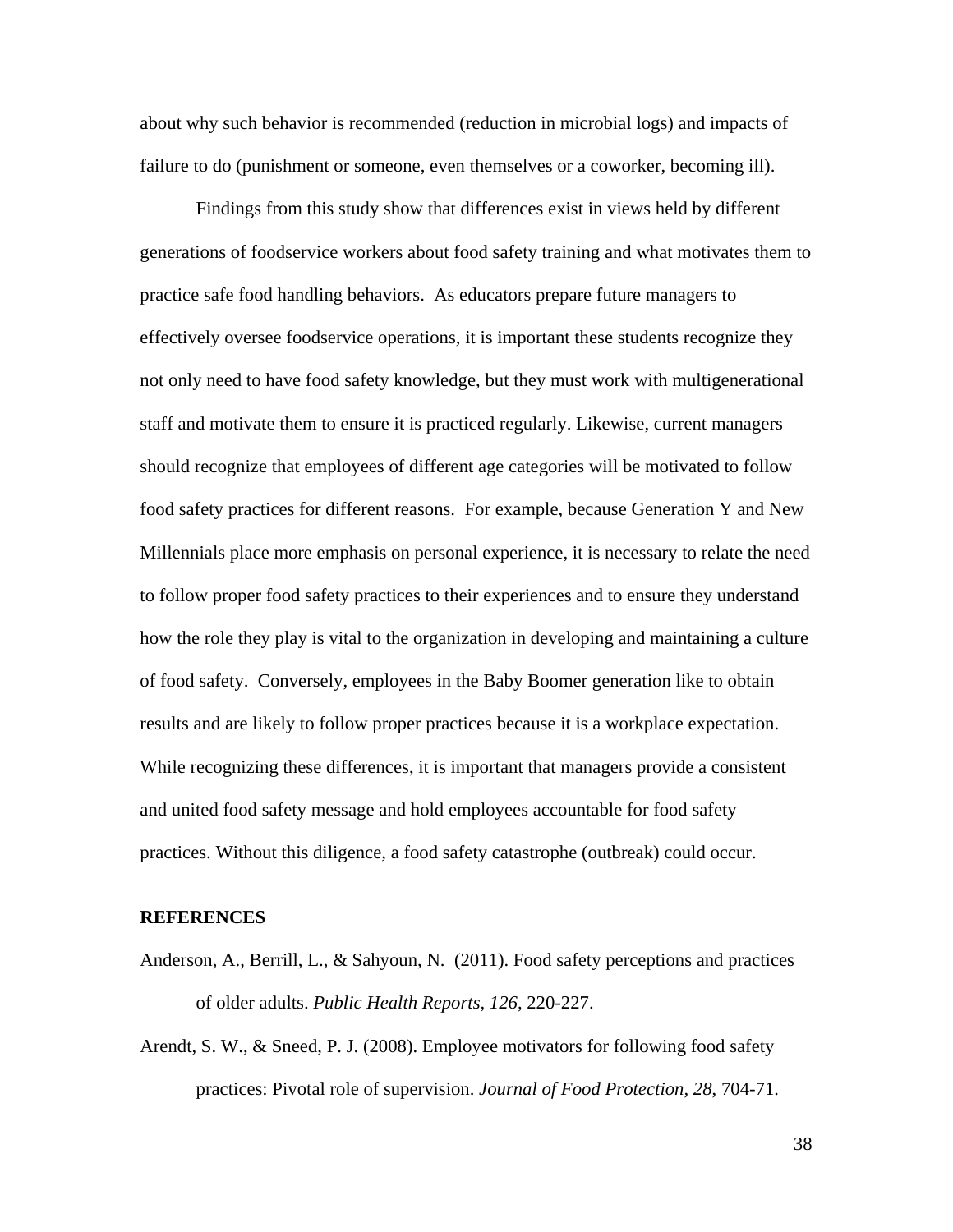- Arendt, S., Paez, P., and Strohbehn, C. (2013). Food safety practices and managers' perceptions: A qualitative study in Hospitality. *International Journal of Contemporary Hospitality Management*, *25*, 124-139.
- Beaver, G., & Hutchings, K. (2005). Training and developing an age diverse workforce in SMEs: The need for a strategic approach. *Education & Training*, *47*(8/9), 592- 604.
- Byrd-Bredbenner, C., Mauer, J., Wheatley, V., Schaffner, D., Bruhn, C., and Blalock, L. (2007). Food safety self-reported behaviors and cognitions of young addults: Results of a national study. *Journal of Food Protection, 70*, 1917-1926.
- Bova, B., & Kroth, M. (2001). Workplace learning and Generation X. *Journal of Workplace Learning*, *13*(2), 57-65.
- Byars, L. L., & Rue, L. W. (2006). *Human resource management*. New York: McGraw-Hill/Irwin.
- Cekada, T. (2012). Training a multigenerational workforce. *Professional Safety, 57*(3), 40-44.
- Chen, P-J., & Choi, Y. (2008). Generational differences in work values: A study of hospitality management. *International Journal of Contemporary Hospitality Management*, *20*, 595-615.
- Deal, J. J., Altman, D. G., & Rogelberg, S. G. (2010). Millennials at work: What we know and what we need to do (If Anything). *Journal of Business and Psychology*, *25*, 191-199.
- Dworkin, M., Panchal, P., & Liu, L. (2012). The CHEF project: Results of a randomized bilingual dual format passive restaurant food handler educational intervention in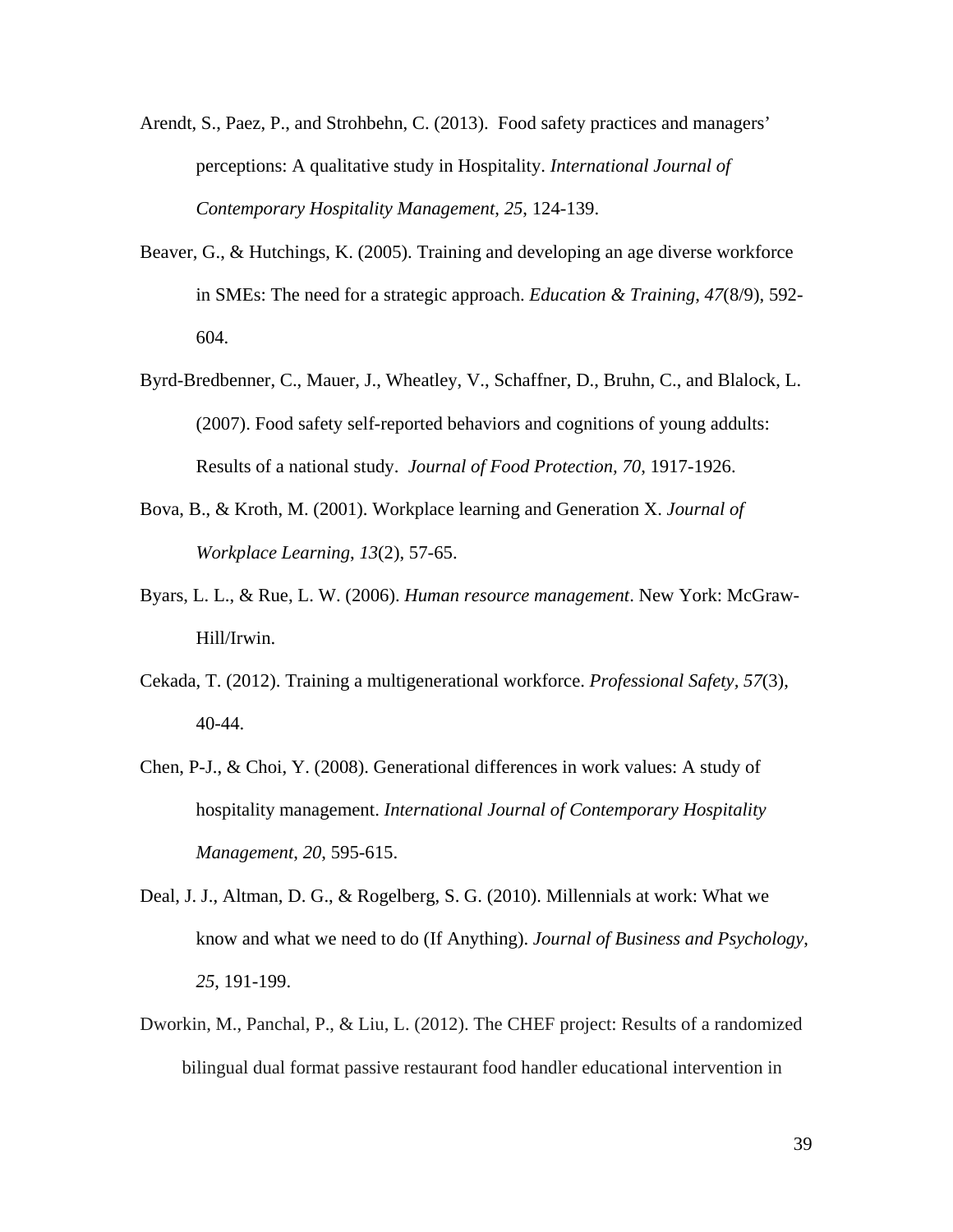Chicago. *Food Protection Trends, 32*, 564-573.

- Egan, M., Raats, M., Grubb, S., Eves, A., Lumbers, M., Dean, M., & Adams, M. (2007). A review of food safety and food hygiene training studies in the commercial secture. *Food Control, 18*, 1180-1190.
- Ellis, J., Arendt, S. W., Strohbehn, C. H., Meyer, J., & Paez, P. (2010). Varying influences of motivation factors on employees' likelihood to perform safe food handling practices because of demographic differences. *Journal of Food Protection, 73,* 2065-2071.
- Food and Drug Administration. (2000). *Report of the FDA retail food program database of foodborne illness risk factors*. Retrieved

from:http://www.cfsan.fda.gov/~acrobat/retrsk.pdf

- Food and Drug Administration. (2004). *FDA report of foodborne illness risk factors in selected institutional foodservice, restaurant, and retail food store facility types*. Retrieved from http://www.cfsan.fda.gov/~dms/retrsk2.html
- Food and Drug Administration. (2009). *FDA report on the occurrence of foodborne illness risk factors in selected institutional foodservice, restaurant, and retail food store facility types*. Retrieved from http://www.fda.gov/downloads/Food/FoodSafety/RetailFoodProtection/ FoodborneIllnessandRiskFactorReduction/RetailFoodRiskFactorStudies/UCM2246 82.pdf
- Giampaoli, J., Sneed, J., Cluskey, M., & Koenig, H. F. (2002). School foodservice directors' attitudes and perceived challenges to implementing food safety and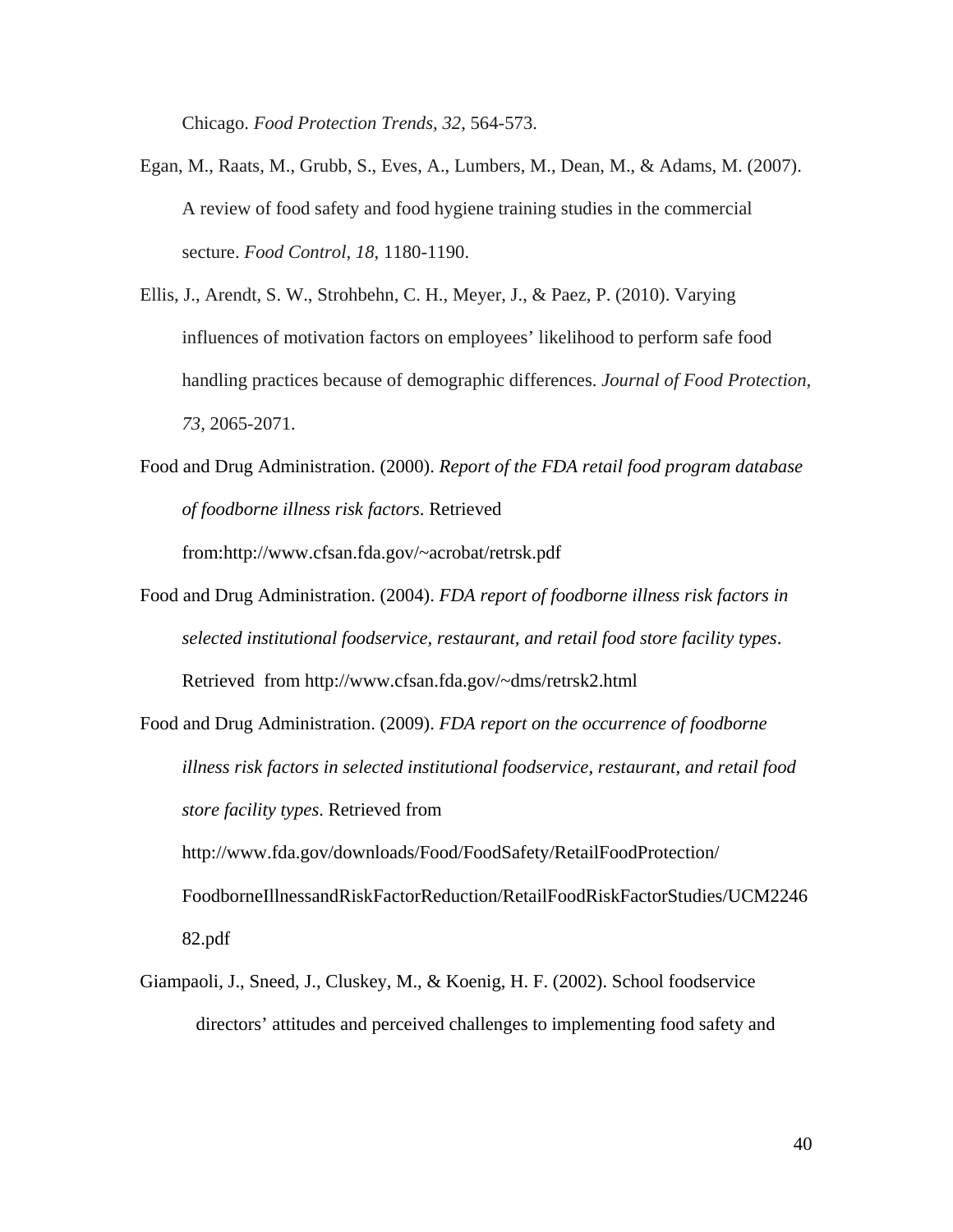HACCP programs. *Journal of Child Nutrition & Management, 26*.

http://docs.schoolnutrition.org/newsroom/jcnm/02spring/giampaoli1/

- Gill, A. S. (2008). The role of trust in employee-manager relationship. *International Journal of Contemporary Hospitality Management*, *20*, 98-103.
- Glass, A. (2007). Understanding generational differences for competitive success. *Cornell Hotel and Restaurant Administration Quarterly*, *39*, 98-103.
- Green, L. R., & Selman, C. (2005). Factors impacting food workers' and managers' safe food preparation practices: A qualitative study. *Food Protection Trends, 25*, 981- 990.
- Hedberg, C.W., Smith, S. J., Kirkland, E., Radke, V., Jones, T. F., & Selman, C. (2006). Systematic environmental evaluations to identify food safety differences between outbreak and nonoutbreak restaurants. *Food Protection Trends, 69*, 2697-2702.
- Hedican, E., Hooker, C., Jenkins, T., Medus, C.,Jawahir, S., Leano, F., & Smith, K. (2009). Restaurant salmonella enteritis outbreak associated with an asymptomatic infected food worker source: *Food Protection Trends, 72*, 2332-2336.
- Henroid, D., & Sneed, J. (2004). Readiness to implement Hazard Analysis and Critical Control Point (HACCP) systems in Iowa schools. *Journal of the American Dietetic Association*, *104*, 180-185.
- Hershatter, A., & Epstein, M. (2010). Millennials and the world of work: An organization and management perspective. *Journal of Business and Psychology*, *25*, 211-223.
- Hill, R. P. (2002). Managing across generations in the 21st century: Important lessons from the ivory trenches. *Journal of Management Inquiry*, *11*, 60-66.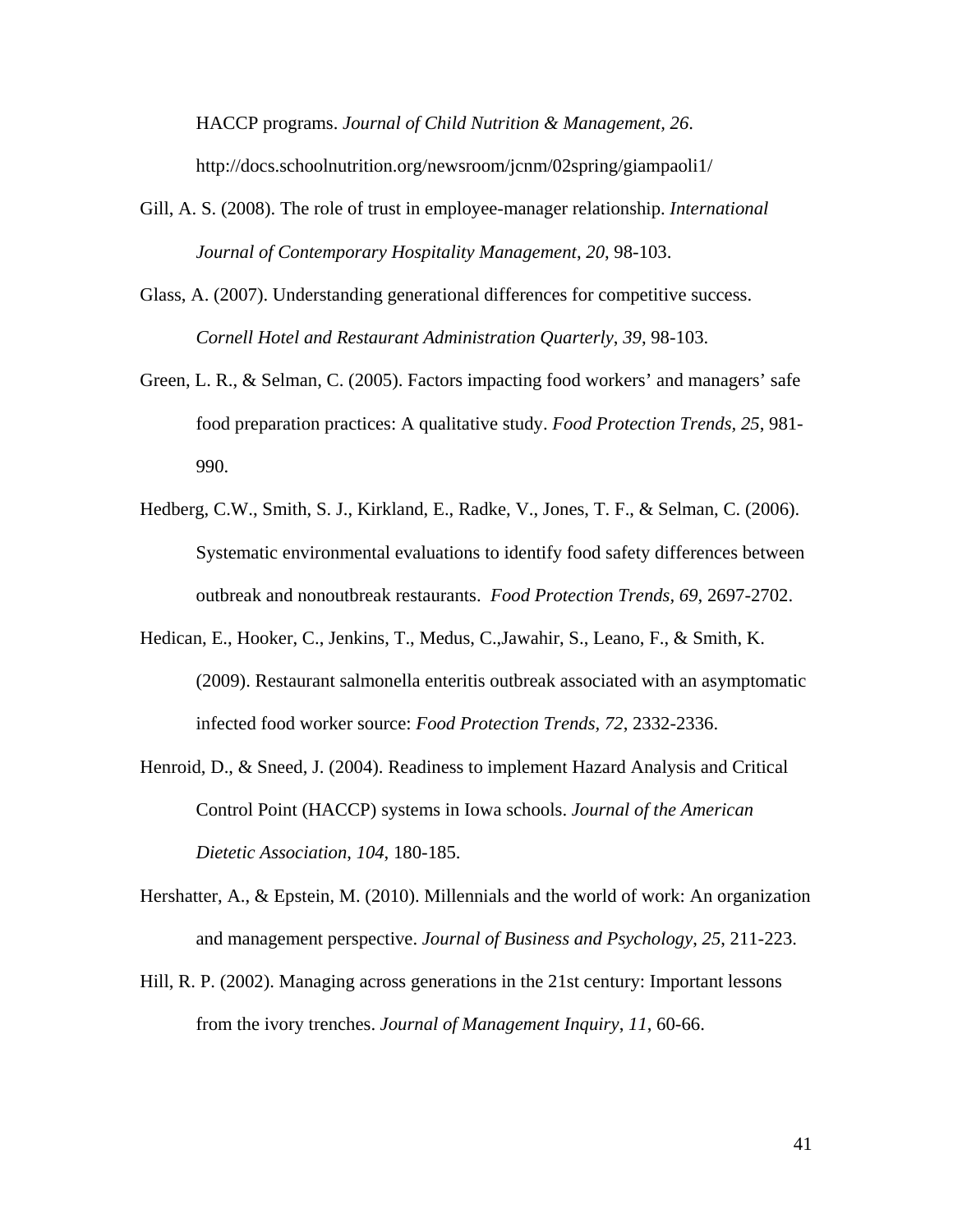- Junco, R., & Cotton, S. (2012). The relationship between multitasking and academic performance. *Computers & Education, 59*, 505-514.
- Kitzinger, J. (1995). Qualitative research: Introducing focus groups. *British Medical Journal, 311*, 299-302.
- Krueger, R. A., & Casey, M. A. (2000). *Focus groups: A practical guide for applied research,* 3rd edition. Thousand Oaks, CA: Sage.
- Lewins, A., & Silver, C. (2007). *Using software in qualitative research.* Thousand Oaks, CA: Sage.
- Loomis, J. (2000). Generation X. *RoughNotes, 143*, 52-54.
- Morgan, D. L. (1998). *Planning focus groups* (pp. 71-76). Thousand Oaks, CA: Sage.
- National Association of College and University Foodservices NACUFS. (2008). *Membership Information*. Retrieved from www.nacufs.org

National Restaurant Association. (2012). *Restaurant industry workforce: An overview.*

- National Restaurant Association. (2008a). *Restaurant industry fact sheet.* Retrieved from http://www.restaurant.org/pdfs/research/2008forecast\_factbook.pdf
- National Restaurant Association. (2008b). *State of the restaurant industry workforce: An overview.*
- National Restaurant Association. (2006). *State of the restaurant industry workforce: An overview.* Retrieved from

http://www.restaurant.org/pdfs/research/workforce\_overview.pdf

Nicolaides, A. (2007). The role of the hospitality managers in conflict management. *Journal of Travel & Tourism*, *7*, 103-112.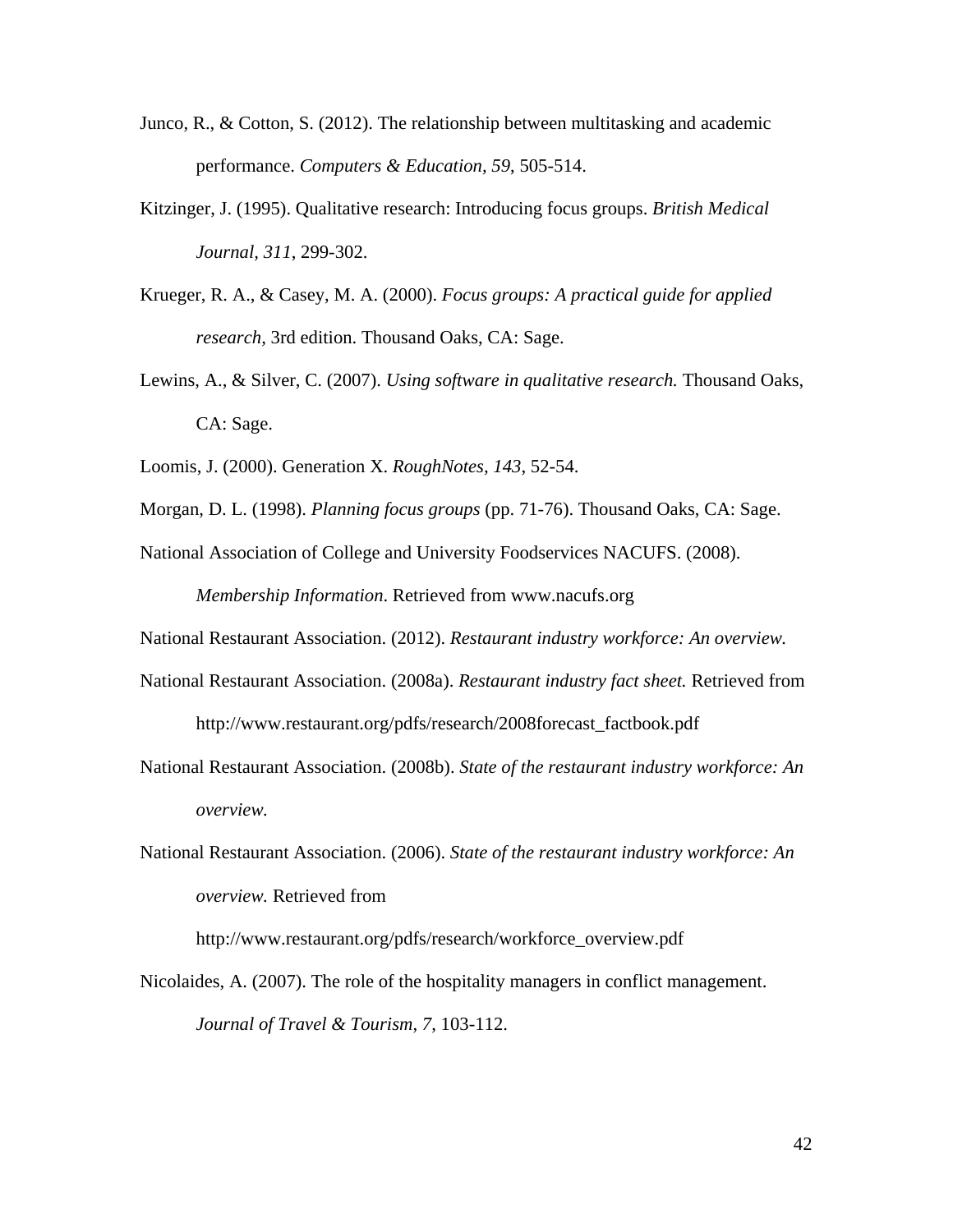Noe, R., Hollenbeck, J., Gerhart, B., & Wright, P. (2007). *Fundamentals of human resource management*. Boston, MA: McGraw-Hill.

O'Reilly, B., & Vella-Zarb, K. (2000). Meet the future. *Fortune*, *142*(3), 144-163.

- Oblinger, D. (2003). Boomers, gen-exers & millennials: Understanding the new students. *EDUCAUSE Review*, 37-47.
- Pilling, V. K., Brannon, L. A., Shanklin, C. W., Howells, A. D., & Roberts, K. R. (2008). Identifying specific beliefs to target to improve restaurant employees' intentions for performing three important food safety behaviors. *Journal of the American Dietetic Association, 108*, 991-997.
- Pragle, A. S., Harding, A. K., & Mack J. C. (2007). Food workers' perceptions on handwashing behaviors and barriers in the restaurant environment. *Journal of Environmental Health*, *69*(10), 27-32.
- Roberts, K., Barrett, B., Howells, A., Shanklin, C., Pilling, V., & Brannon, L. (2008). Food safety training and foodservice employees' knowledge and behavior. *Food Protection Trends, 28*, 252-260.
- Roberts, S. (2005). On-demand learning: Blended learning for today's evolving workforce. *IBM Learning Solutions*. Retrieved from http://www.customerfacingsolutions.com/pdfs/OnDemandLearning.pdf
- Rodriguez, R., Green, M., & Ree, M. (2003). Leading generation X: Do the old rules apply? *Journal of Leadership Organization Studies, 9,* 67-78.
- Smola, K., & Sutton, C. (2007). Generational differences: Revisiting generational work values for the new millennium. *Journal of Organizational Behavior, 23*, 363-382.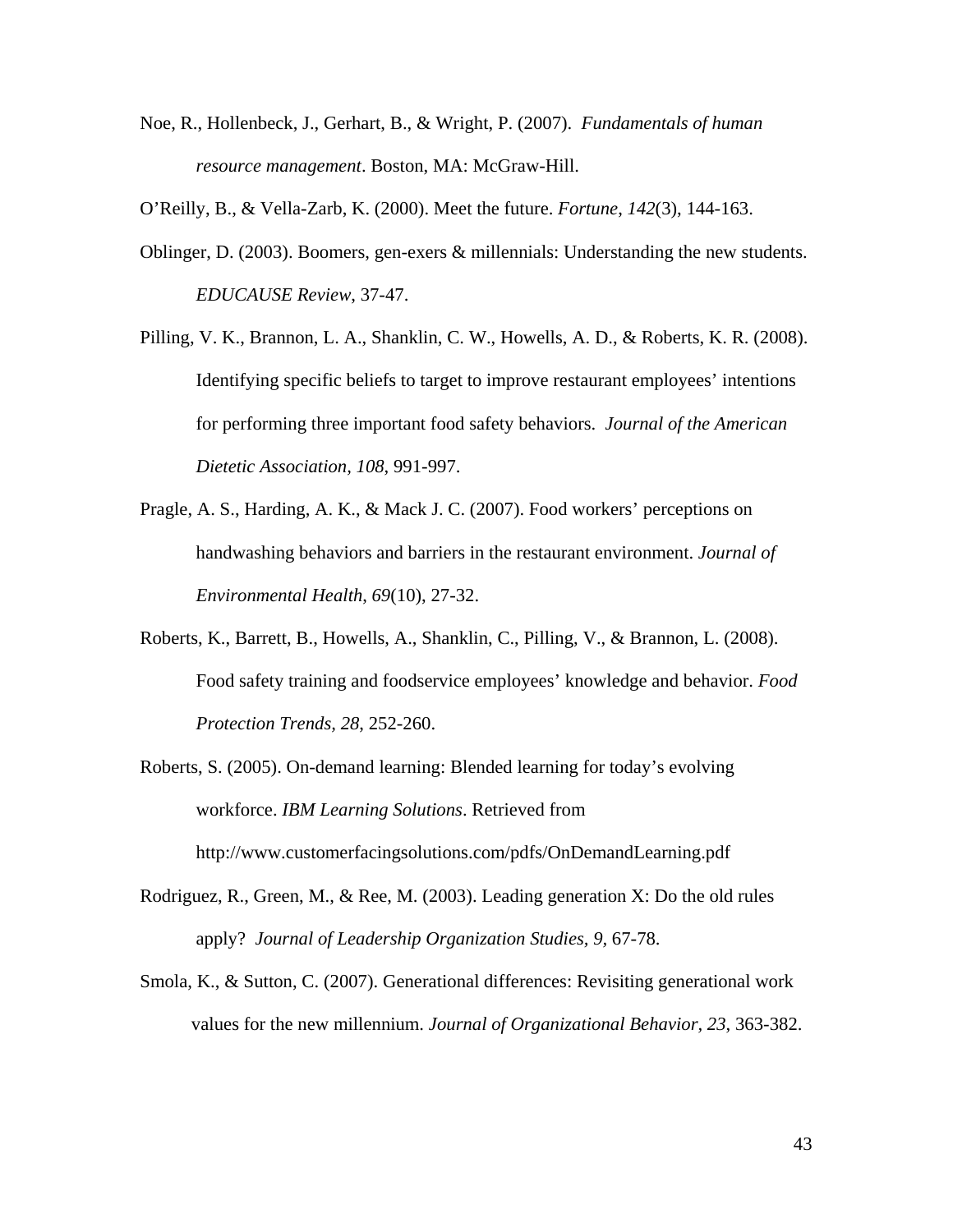- Sneed, J., & Henroid, D. (2007). Impact of educational interventions on Hazard Analysis and Critical Control Point (HACCP) program implementation in Iowa schools. *The Journal of Child Nutrition & Management*, *31*(1). Retrieved from http://docs.schoolnutrition.org/newsroom/jcnm/07spring/sneed/index.asp
- Sneed, J, Strohbehn, C. H., & Gilmore, S. (2007). Impact of mentoring on food safety practices and HACCP implementation in Iowa assisted-living facilities. *Topics in Clinical Nutrition, 22*, 162-174.
- Strohbehn, C., Paez, P., Sneed, J., & Meyer, J. (2011). Mitigation of cross contamination in retail foodservices. *Food Protection Trends, 31*, 620-630.
- Strohbehn, C., Sneed, J., Paez, P., & Meyer, J. (2008). Hand washing frequencies and procedures used in retail food services. *Journal of Food Protection*, *71*, 1641- 1650.
- Tulgan, B. (1996). *Managing generation X: How to bring out the best in young talent.* Retrieved September 10, 2007, from http://www.opm.gov/perform/articles/dec98- 5.asp
- Twenge, J. M. (2010). A review of the empirical evidence on generational differences in work attitudes. *Journal of Business and Psychology, 25*, 201-10.
- Umbreit, U. T. (2001). Study of the changing role of multi-unit managers in quick service restaurant segment. *Journal of Restaurant & Foodservice Marketing*, *4*, 225-238.
- United States (U. S.) Census Bureau (2012). Older Americans Month: May 2012. Available at http://www.census.gov/newsroom/releases/archives/facts\_ for\_features\_special\_editions/cb12-ff07.html